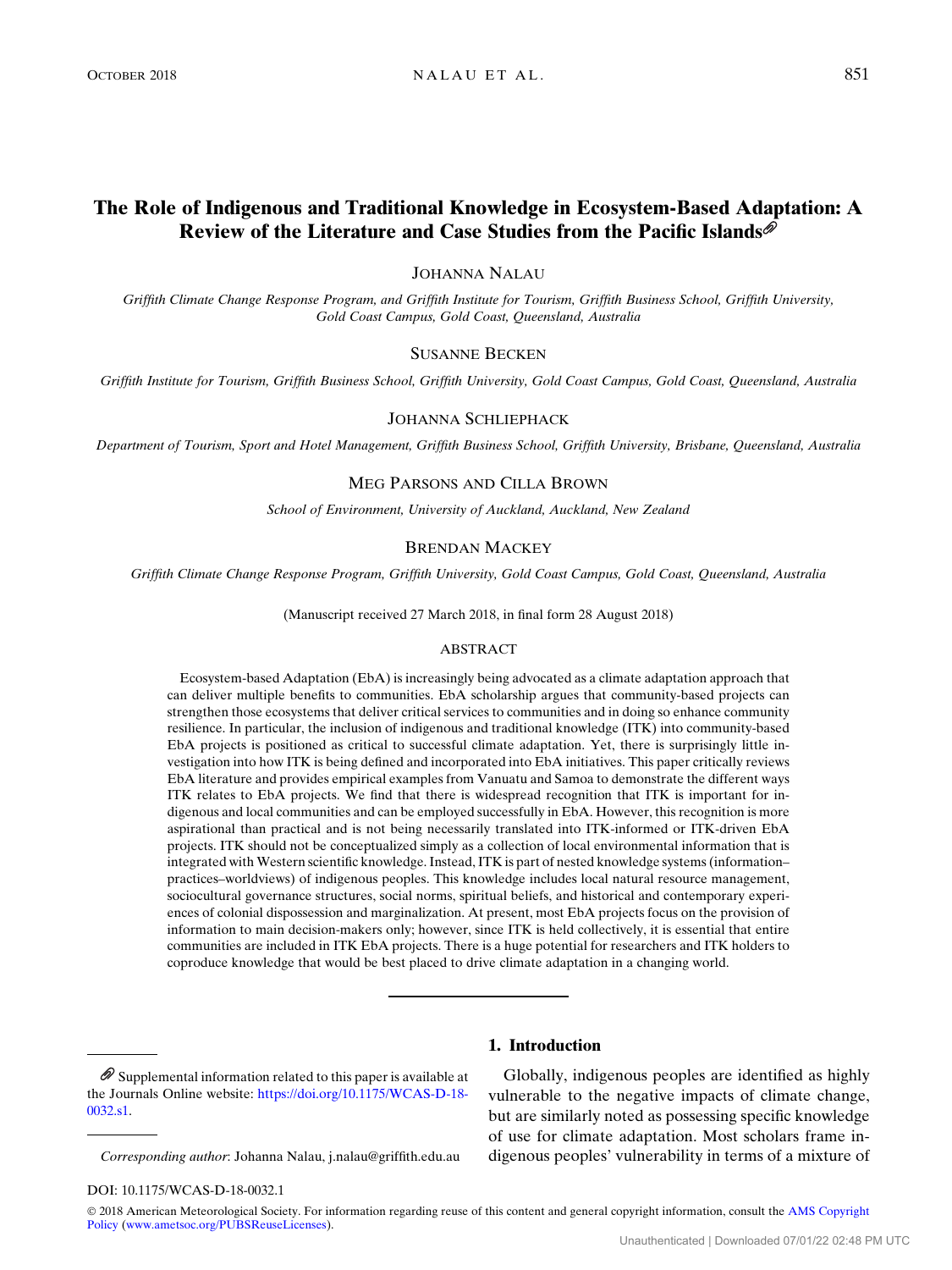biophysical and contextual terms including their exposure to climatic hazards and the direct impacts of climate change [\(Ford et al. 2006;](#page-12-0) [Ford 2007;](#page-12-1) [Green et al. 2009,](#page-12-2) [2010\)](#page-12-3); their reliance on climate-sensitive, resourcebased livelihoods; and limited financial, technological, and political resources ([Nakashima et al. 2012](#page-13-0); [Lebel](#page-13-1) [2013;](#page-13-1) [Williams and Hardison 2013\)](#page-14-0). Some scholars, however, draw attention to procedural vulnerability, whereby high climate change vulnerability in indigenous communities is traced to the consequences of ''disaster of colonization'' for indigenous societies and the secondary disasters of ill health, poverty, environmental dispossession, and sociopolitical marginalization ([Cameron 2012;](#page-12-4) [Veland et al. 2013;](#page-14-1) [Parsons 2015\)](#page-13-2). Yet, indigenous communities are not simply passive victims of environmental hazards and climate change [\(Warrick et al. 2017\)](#page-14-2). Instead of emphasizing their vulnerability, indigenous scholars argue there is a need for researchers and practitioners to focus on indigenous resilience and their capacities to adapt, as evidenced by their adapting histories of coping with and responding to changing social, cultural, political, economic, and environmental conditions over millennia.

For indigenous and traditional knowledge (ITK) holders, their relational place-based knowledge informs their day-to-day decision-making and encompasses language, resource use and management, systems of classification (including biota and biophysical conditions), social interactions, cultural practices, and spirituality [\(UNFCCC 2013](#page-14-3); [Mackey and Claudie 2015;](#page-13-3) [Leonard et al. 2013](#page-13-4)). Multiple terms are currently being used regarding ITK, including indigenous knowledge (IK), traditional ecological knowledge (TEK), local knowledge (LK), and traditional knowledge (TK; [Becken](#page-11-0) [et al. 2013](#page-11-0); [Huntington et al. 2004;](#page-12-5) [Parsons et al. 2016\)](#page-13-5). The lack of clear consensus about terminology is partly reflective of different academic traditions (such as among anthropology, ecology, and indigenous studies) and also geographical and sociopolitical differences between what types of indigenous communities are being examined. For instance, the terms IK or TEK are more frequently used in regards to the indigenous peoples of settler societies, such as Australia, Canada, New Zealand, and the United States, who are ethnic minorities in their traditional lands and are subject to ongoing colonial rule, while TK and TEK are more commonly applied in reference to indigenous peoples who comprise the ethnic majorities of their countries but are former colonies. LK is used to refer to local people who may or may not be indigenous, but nevertheless hold detailed environmental knowledge that is based on personal and collective experiences of their local environments [\(Nalau et al. 2017](#page-13-6)).

Gó[mez-Baggethun et al. \(2013](#page-12-6), p. 647) emphasize that IK is both a process and a subject: ''It is the capacity to

generate and apply knowledge—and not the knowledge itself—that contributes to the resilience of the system.'' In this way, it is flexible, fluid, and dynamic, continually being updated and reviewed. In the Australian context, [Leonard et al. \(2013\)](#page-13-4) demonstrate that ITK is dynamic and cumulative and comprises knowledge of the local environment held collectively, with specific aspects only known to certain individuals or groups (such as different genders, ages, or occupations). For the purpose of this paper, we use the term ITK to refer to the ways of knowing indigenous peoples have derived through longstanding interactions with ancestral territories. Indigenous peoples' cosmologies do not draw strict separations between people and the natural environment, physical and metaphysical, and rational and nonrational, unlike Western intellectual traditions informed by Cartesian philosophy. Yet, as [Smith and Sharp \(2012,](#page-14-4) p. 468) aptly observe, no ''indigenous person would classify their understanding of the world as TEK per se,'' with the field of study and analytical concepts (IK, TEK, TK, and LK) a product of contemporary Western science and social science research.

Many communities in Small Island Developing States (SIDS), particularly in rural areas, still employ ITK extensively, given their high dependence on natural resources. In Pacific SIDS, traditional and hybrid sociocultural governance structures remain a feature. National-level governance structures (be it parliament, government, or military) typically include passing mention of the importance of preserving indigenous rights and knowledge but are largely dominated by strategies that render climate adaptation a series of technical and economic challenges. At the local level, however, indigenous designed and operated institutions such as village councils and tribal authorities are involved in the distribution of entitlements. Thus, ITK forms an essential, but underappreciated, part of many Pacific communities' capacities to adapt to changing environmental conditions ([Parsons et al. 2017b;](#page-13-7) [Warrick et al. 2017](#page-14-2)). It is in this critical context that we seek to examine how Ecosystembased Adaptation (EbA) research and practices can better include ITK to reduce vulnerability, enhance resilience, and produce multiple benefits for local social and ecological communities [\(Chong 2014](#page-12-7); [Mercer et al. 2014](#page-13-8)).

At the global level, the United Nations Framework Convention on Climate Change (UNFCCC) and the Intergovernmental Panel on Climate Change (IPCC) both acknowledge the importance of ITK to climate adaptation [\(Adger et al. 2014](#page-11-1); [Chanza and de Wit 2016;](#page-12-8) [UNFCCC 2013](#page-14-3)). ITK is considered to be crucial in particular in EbA, which is generally defined as the use of biodiversity and ecosystem services to help communities to adapt to the impacts of climate change [\(Munang et al. 2013](#page-13-9)).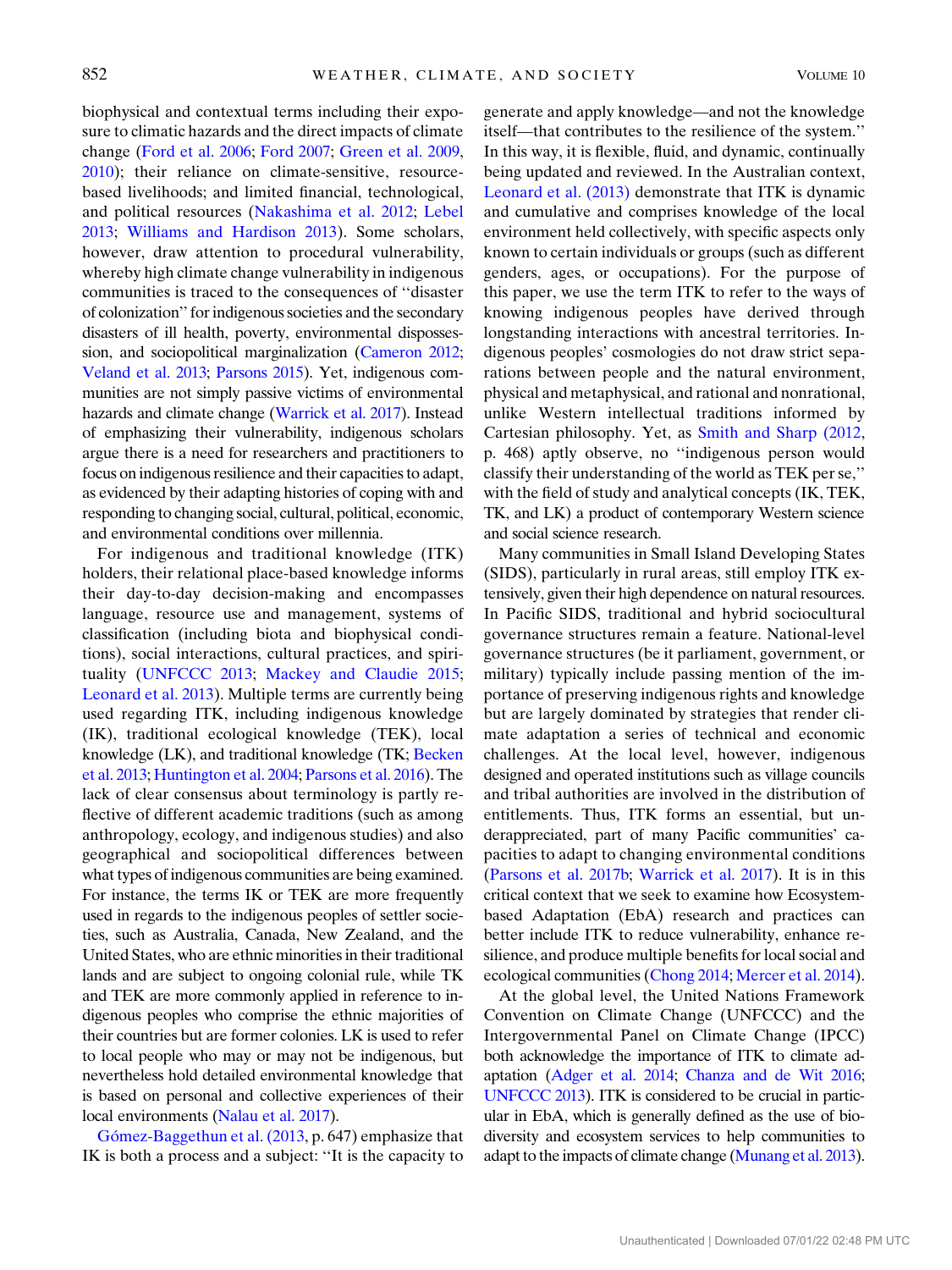As part of an overall climate adaptation strategy, EbA aims to increase the resilience of and reduce the vulnerability of ecosystems and people by drawing upon the range of opportunities for the sustainable management, conservation, and restoration of ecosystems to provide services that enable people to adapt to the impacts of climate ([CBD 2009;](#page-12-9) [Ojea 2015](#page-13-10); [Reid 2016;](#page-13-11) [Roberts](#page-14-5) [et al. 2012\)](#page-14-5).

The focus on community is a common feature of EbA research and projects, and often EbA is seen as aligned with and mutually supportive of community-based adaptation (CBA; [Vignola et al. 2009](#page-14-6); [Brink et al. 2016\)](#page-11-2). CBA uses the community scale to ensure that climate adaptation efforts work hand in hand with local development goals and seek to enhance community well-being and resilience ([Reid 2016](#page-13-11)). Many CBA researchers championed the uptake of EbA, typically emphasizing food and water security, livelihoods, and indigenous knowledge systems [\(Forsyth 2014;](#page-12-10) [Reid](#page-13-11) [2016\)](#page-13-11). Both EbA and CBA are part of the global climate adaptation policy agenda through UNFCCC National Adaptation Plan for Action (NAPA), the Cancun agreement, and the Nairobi Workplan for Adaptation [\(Reid 2016](#page-13-11)). Research from both CBA and EbA highlights how the codesign process involving two-way knowledge transfer (among scientists, planners, and community members), multiple benefits, and use of local sociocultural institutional arrangements translates into better climate adaptation outcomes [\(Andrade et al.](#page-11-3) [2011;](#page-11-3) [Chong 2014](#page-12-7); [Munang et al. 2013](#page-13-9)).

Climate adaptation is often framed as a new area of research and policy ([Preston et al. 2015\)](#page-13-12), while EbA it-self is seen as a relatively "new discipline" ([Mercer et al.](#page-13-8) [2014;](#page-13-8) [Reid 2016\)](#page-13-11) and new concept ([Doswald et al. 2014\)](#page-12-11), which also means that many of its core elements are still to be developed and evaluated. Yet, few scholars have examined the current assumptions as to the kind of knowledge that is most relevant to effective EbA implementation [exceptions are [Doswald et al. \(2014\)](#page-12-11) and [Milman and Jagannathan \(2017\)](#page-13-13)]. Interrogation of core assumptions is essential for any discipline to develop ([Keenan et al. 2013;](#page-13-14) [Preston et al. 2015;](#page-13-12) [Kuhn 1996;](#page-13-15) [Nalau et al. 2015](#page-13-16)). Such analysis forms an important part of narrative analysis of how policy issues are framed and which actions and strategies are accepted as solutions ([Leach et al. 1997](#page-13-17)), as well as which types of knowledge become legitimized in the process. This paper therefore examines three core themes: how ITK is defined in EbA-specific literature, how to identify which specific climate adaptation activities are seen to be ITK based, and how ITK and Western science have been used together when planning and designing EbA projects.

The paper is organized as follows. [Section 2](#page-2-0) gives a brief overview of the methodology underpinning the paper, including an explanation on coding and analysis and the underlying methodological assumptions driving the analysis. [Section 3](#page-4-0) presents the results of the content analysis of ITK in EbA literature and stakeholder interviews and community discussions in Vanuatu and Samoa on the three key themes. [Section 4](#page-9-0) provides a discussion on what our observations mean for the development of EbA at conceptual and practical levels, and [section 5](#page-11-4) sets out the main conclusions and ways forward.

## <span id="page-2-0"></span>2. Methods

We used an exploratory social science study approach to determine how the concept of ITK is used in relation to climate adaptation and EbA in particular. Such approaches are often used when there is no existing framework and there is a need to collect multiple views on the issue under study [\(Nalau et al. 2017;](#page-13-6) [Shakeela and](#page-14-7) [Becken 2015;](#page-14-7) [Warren and Karner 2010\)](#page-14-8). We had three distinct research questions: 1) How is ITK used and documented as a concept in published EbA literature? 2) Which EbA activities are seen as ITK based? 3) What are the specific challenges and opportunities in including ITK in EbA research and policy?

Two different approaches were used to address the goals of the study ([Table 1\)](#page-3-0). The first was a comprehensive content analysis of key papers on EbA, which was then augmented with the collection of primary data. The aim of the literature analysis was to establish a baseline understanding of whether and how earlier research recognized ITK as a relevant factor in EbA conceptualization and implementation. The empirical parts of this paper then aimed to ground truth insights gained from the literature analysis. The aim was not to collect statistical information, but to increase our understanding of the role of ITK in EbA approaches. We used semistructured interviews and community discussions, because these methods are well suited and established to collect data on different responses and expectations ([Gaskell 2000;](#page-12-12) [Teddlie and Yu 2007](#page-14-9)). The interviews focused on exploring people's perceptions of climate adaptation actions, decision-making processes, and the kind of knowledge that was referred to in decision-making.

## a. Data sources

The literature for the content analysis were found using scholarly search engines such as Scopus, Web of Science, and Griffith Online Library with the search term ''ecosystem-based adaptation'' during August 2016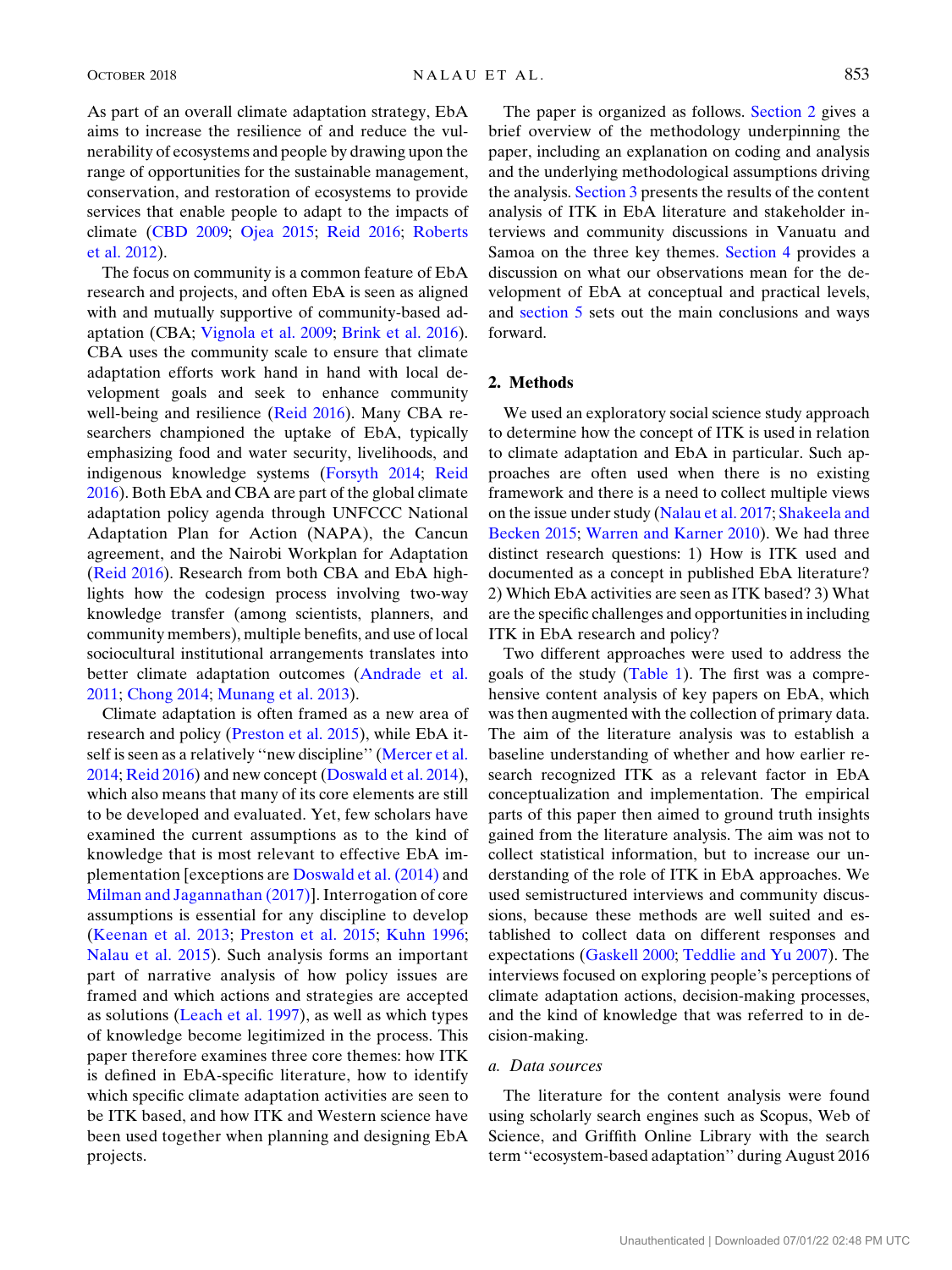<span id="page-3-0"></span>

| Method and data source                                                                                                                           | Key aims                                                                                                                                                                            | Code category                                             |
|--------------------------------------------------------------------------------------------------------------------------------------------------|-------------------------------------------------------------------------------------------------------------------------------------------------------------------------------------|-----------------------------------------------------------|
| Content analysis: 60 peer-reviewed papers<br>and 2 reports                                                                                       | To see how the EbA-specific literature uses the<br>terms IK/TK, and LK and to see in which<br>climate adaptation activities this body of<br>knowledge seems to be most relevant     | IK/TK and LK                                              |
| Community discussions: Field notes from<br>community discussions on Tanna Island,<br>Vanuatu ( $N = 4$ communities,<br>approximately 100 people) | To understand the lived experience of indigenous<br>remote communities and how they consider<br>traditional knowledge in decision-making                                            | Communities 1–4                                           |
| Interviews with tourism operators and<br>government official: Interview<br>transcripts from Samoa $(N = 7)$                                      | To understand the lived experience of tourism<br>operators and other decision-makers in regard<br>to climate adaptation decision-making and use<br>of IK/TK and LK in that process  | Operators 1–6 and Government<br>official 1 (government 1) |
| Interviews with international experts: Interview<br>transcripts with experts $(N = 8)$                                                           | To get a better understanding of how IK/TK and<br>LK is being considered in EbA processes<br>and approaches at regional (Pacific Islands) and<br>global levels (science and policy) | Experts $1-8$                                             |

TABLE 1. Main data sources used in the study.

and updated in August 2017. Papers were included if they referred to EbA in the title, abstract, keywords, or text and dealt with human adaptation to climate change and/or addressed climate change and ecosystem services/management. The selected material consisted of both peer-reviewed papers  $(N = 60)$  and reports from the gray literature ( $N = 2$ ). Each output was saved as a PDF file, with a citation record in EndNote, and then imported into the qualitative analysis program NVivo 11. Community, stakeholder, and expert discussions then supported the in-depth content analysis.

We focused our fieldwork data collection on Vanuatu and Samoa as part of a larger project that investigates EbA in the Pacific Islands. In Vanuatu, we visited four communities ( $N = 100$  participants) on Tanna Island (Vanuatu; March 2017) and arranged community discussions to find out what ecosystem services different stakeholders rely on, how they are affected by climate change, what kind of EbA interventions are needed, and how these can be best tailored to the local cultural context. These questions were aimed at understanding the current issues within the communities. Because most tribes only speak a local language, we were assisted by local indigenous people who translated questions and discussion to local language from English in community discussions, while the stakeholder workshop was held in English. Rather than talking about climate change risk and impacts, we spoke about people's worries related to the natural resources, and rather than asking about EbA solutions, we spoke about solving problems by working with nature. We organized separate community discussions with men and women to also grasp gender differences in knowledge use and climate adaptation needs. Research notes were taken on each occasion, which were included in the analysis.

In addition to Tanna Island, we included Samoa, one of the most advanced Pacific Island nations in terms of climate adaptation projects, which provides a contrasting context to learn from. In Samoa (July 2017), we conducted semistructured interviews  $(N = 7)$  on the island of Savai'i with mainly indigenous small- and medium-sized community tourism operators and indigenous government staff about recent climate adaptation projects and policy development processes. The interviews were conducted in English but with the assistance of a local Samoan research assistant.

To gain further insight into the role ITK plays in the Pacific, we interviewed international experts  $(N = 8)$  to learn about perceptions of ITK and its relevance in climate adaptation. The experts were selected based on their knowledge of EbA and SIDS context in particular. Questions for the experts included asking how ITK is usually used in EbA projects and if they could give any examples where they had seen this done well. In terms of the interviews, we explored how EbA is defined and what challenges are related to its use as a climate adaptation measure, followed by questions on what kinds of knowledge systems and worldviews support EbA approaches. Interviews were tape recorded and transcribed verbatim for further analysis. Griffith University ethics research protocol (2017/108) was followed in all interactions, with the stakeholders including provision of research information sheets, informed consent forms, and oral explanation and oral consent in cases where stakeholders (e.g., rural communities) did not possess literacy skills.

# b. Analysis

Our analysis included reviewing and analyzing the literature and comparing these findings with fieldwork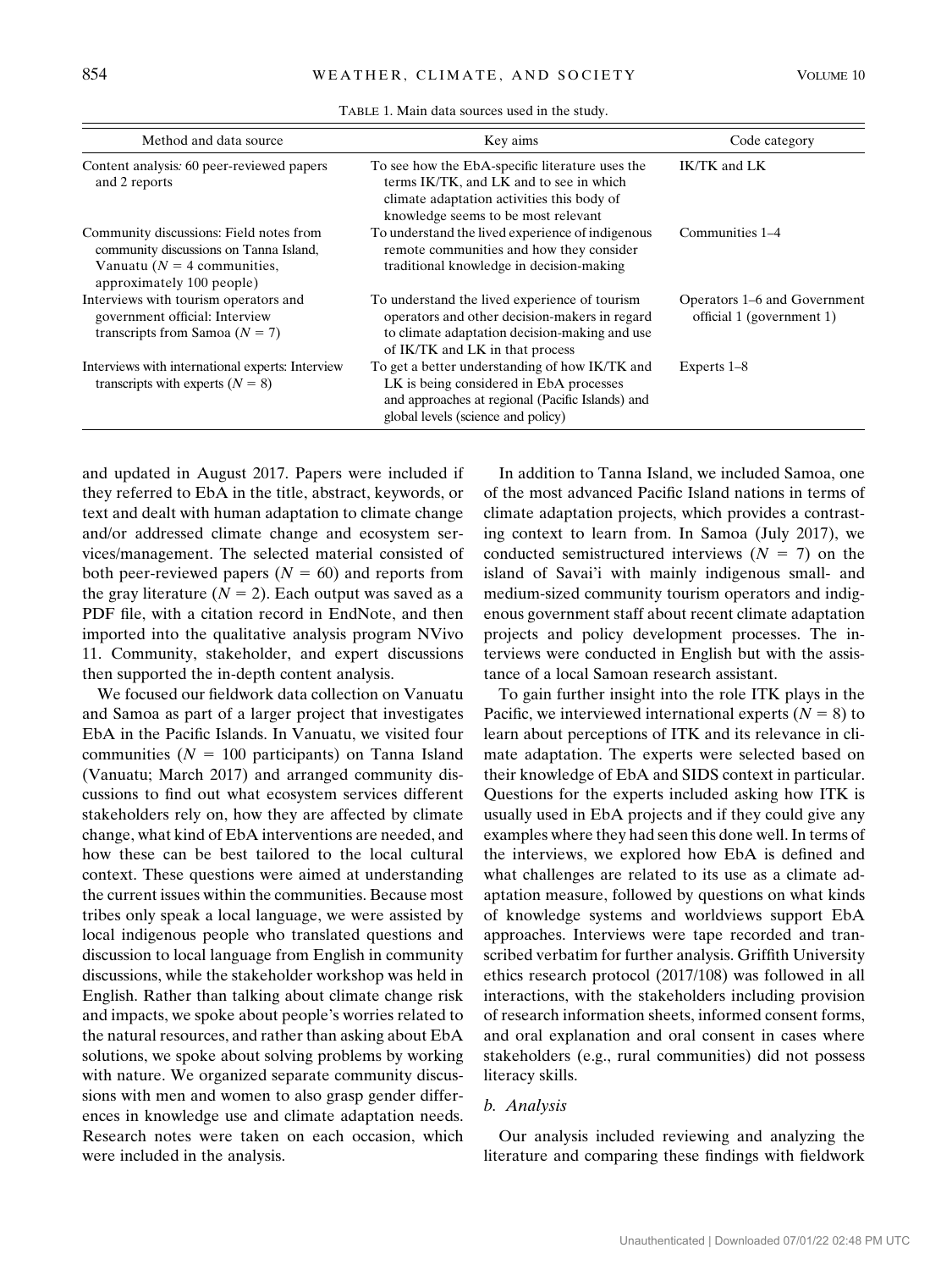data. We used simple node trees in NVivo 11 to delineate the differences between concepts and to keep track of the different kinds of assumptions that emerged from the literature. Node trees are hierarchical structures in NVivo, which are used to group concepts and ideas and to provide hierarchical analysis [e.g., with a top code (ITK and EbA) that has child codes under it (activities, definitions; [Bazeley 2007](#page-11-5))]. Nodes are often specific meanings, strategies, and activities ([Lewins and](#page-13-18) [Silver 2007](#page-13-18)) and can be abstract or specific ([Punch 2005\)](#page-13-19). For example, we constructed node tree ''Knowledge sources & ITK & EbA," under which we coded examples of ITK that were later transferred to analysis tables. We also coded examples in child trees such as "TK & EbA," "Local Knowledge and EbA," and "IK and EbA'' to delineate which concepts were used in which context as part of the queries.

We used text queries in NVivo 11 to search the selected publications (see online supplemental material) for mentions of ITK with following key terms: ''traditional knowledge,'' ''local knowledge,'' and ''indigenous knowledge.'' Two-thirds (40 out of 60) of the papers used these terms, which were included in further analysis in this paper (see [Table 2](#page-4-1)). The key terms (IK, TK, and LK) are often used interchangeably in the literature and even within the same article, but we were interested in understanding which of these are most prominent and how they are used in EbA discourse. We then structured analysis of the interviews and community discussions around the three main aims of the study: definitions and assumptions about ITK in EbA discourse, kinds of activities mentioned that relate to ITK, and how ITK and Western science were supposed to be used as knowledge sources for robust EbA. The results in the subsequent section are organized following these categories.

#### <span id="page-4-0"></span>3. Results

This section will first provide some insights into how ITK is defined in EbA studies and the difficulty of delineating it from other forms of knowledge. Specific examples of how ITK can strengthen EbA were considered, and the notion of integrating multiple knowledge systems was explored as one of the core expectations of what ITK can add to successful climate adaptation.

## a. Definitions and assumptions about ITK

The 40 papers that mentioned IK, LK, and/or TK used these terms sometimes in an overlapping manner [\(Table 2](#page-4-1)). IK was mentioned 14 times, LK had 75 mentions, and TK was mentioned 31 times across the papers. The question of whether there are differences in the terms TK, IK, and LK was futile in our analysis. It

<span id="page-4-1"></span>TABLE 2. Reviewed papers that mention the key search terms (IK, TK, LK).

| Reference                              | IK       | LK       | TК       |
|----------------------------------------|----------|----------|----------|
| Ahammad et al. (2013)                  |          | $\times$ |          |
| Andrade et al. (2011)                  | ×        | $\times$ | ×        |
| <b>Aswani</b> (2015)                   | $\times$ |          |          |
| Bennet et al. (2016)                   | $\times$ |          | X        |
| Boer and Clarke (2012)                 |          | $\times$ | $\times$ |
| Brink et al. (2016)                    | $\times$ | $\times$ |          |
| Cartwright et al. (2013)               |          | $\times$ |          |
| Chanza and de Wit (2016)               | $\times$ |          |          |
| <b>Chong</b> (2014)                    | $\times$ | $\times$ | ×        |
| Cilliers et al. (2013)                 | $\times$ |          |          |
| Curtin and Prellezo (2010)             |          |          | X        |
| Dhar and Khirfan (2016)                |          | ×        |          |
| Doswald and Osti (2011)                |          |          | ×        |
| Doswald et al. (2014)                  |          |          | $\times$ |
| Fatorić and Morén-Alegret (2013)       |          | ×        | X        |
| Faulkner et al. (2015)                 |          | $\times$ |          |
| Forsyth (2013)                         |          | $\times$ |          |
| Geneletti and Zardo (2016)             |          |          | ×        |
| Girot et al. (2012)                    |          | $\times$ | $\times$ |
| Girvetz et al. (2014)                  |          | ×        |          |
| Grantham et al. (2011)                 |          | $\times$ |          |
| Hay et al. (2013)                      |          |          | ×        |
| Hug (2016)                             |          | ×        |          |
| Jupiter et al. (2014)                  |          |          | ×        |
| Loos(2015)                             |          | $\times$ |          |
| Mercer et al. (2014)                   | $\times$ | $\times$ | ×        |
| Munang et al. (2013)                   | $\times$ |          | $\times$ |
| Munroe et al. (2012)                   | $\times$ |          |          |
| Oloukoi et al. (2014)                  |          |          | ×        |
| Pramova et al. (2012a)                 |          | $\times$ | $\times$ |
| <b>Reid (2016)</b>                     |          |          | $\times$ |
| Sierra-Correa and Cantera Kintz (2015) |          |          | $\times$ |
| Spalding et al. (2014)                 |          | ×        |          |
| Travers et al. (2012)                  |          |          |          |
| Uy et al. (2012)                       | $\times$ | $\times$ |          |
| Vignola et al. (2009)                  |          | $\times$ | $\times$ |
| Wamsler et al. (2014)                  |          | $\times$ |          |
| Wells et al. (2016)                    |          | $\times$ |          |
| Wongbusarakum et al. (2015)            |          | ×        | ×        |
| World Bank (2009)                      |          | $\times$ | $\times$ |

was not possible to track each concept separately, as many papers use all these terms together, sometimes in a single sentence. For example, [Uy et al. \(2012](#page-14-10), p. 12) noted that best-practice EbA is about community engagement, given that ''EbA strategies are accessible to rural communities that provide them the opportunity to use local, traditional, and Indigenous knowledge and participate directly in developing and applying ecosystem-based solutions.'' Most of the articles did not define ITK further but focused on how such knowledge should be included and what it can deliver for more locally accepted climate adaptation. Overall, most papers reviewed described these types of knowledge as core factors in enhancing and ensuring locally appropriate EbA ([Andrade et al. 2011;](#page-11-3)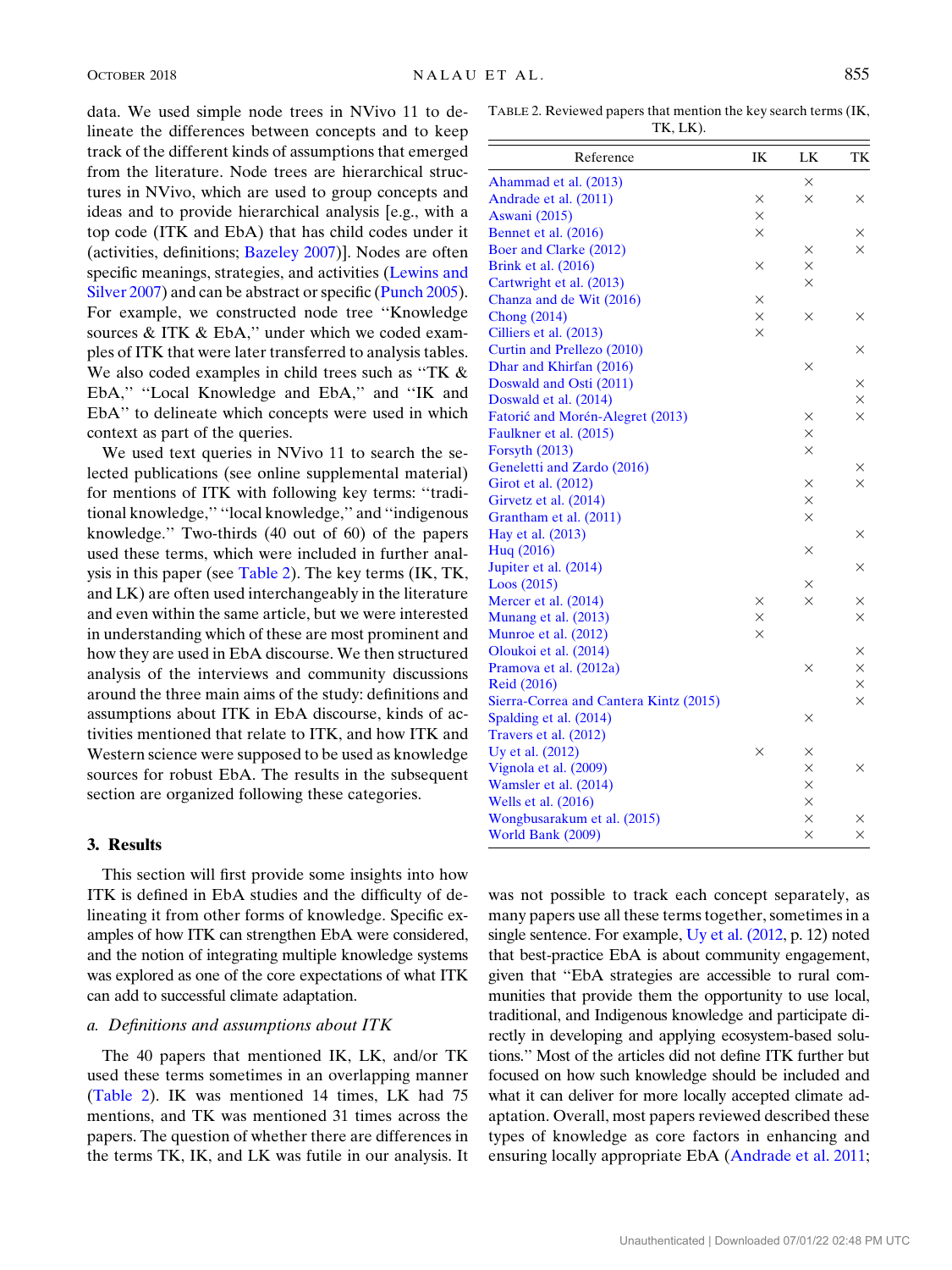[Boer and Clarke 2012](#page-11-9); [Brink et al. 2016;](#page-11-2) [Grantham et al.](#page-12-24) [2011\)](#page-12-24). In the United Kingdom, [Huq \(2016\)](#page-12-26) also noted the importance of LK in informing climate adaptation planning in a nonindigenous context.

The analysis of the role of ITK in EbA papers demonstrated a strong belief in how ITK and community participation should go hand in hand in climate adaptation. [Andrade et al. \(2011\)](#page-11-3) refer to the Cancun Adaptation Framework Principles and note that ITK is a prerequisite for effective climate adaptation, including community participation. [Brink et al. \(2016\)](#page-11-2) also note in the context of South Africa that the most robust EbA approaches actively seek community participation. Likewise, [Boer and Clarke \(2012\)](#page-11-9) note how involving ITK via community participation in strategic plans for EbA increases community ownership. [Grantham et al.](#page-12-24) [\(2011\)](#page-12-24) echo that such knowledge inclusion in climate adaptation planning and community involvement is necessary to secure locally applicable EbA. [Spalding](#page-14-12) [et al. \(2014\)](#page-14-12) also note the benefits in engaging communities so they can gain ownership of climate adaptation projects and use their ITK in the process. [Chong \(2014\)](#page-12-7) also refers to the Cancun Adaptation Framework Principles and argues that ITK should be guiding climate adaptation activities and community participation. This kind of climate adaptation fulfils ''a need to consider vulnerable groups, communities, and ecosystems, and also acknowledges the importance of traditional and Indigenous knowledge in guiding adaptation activities'' ([Chong 2014](#page-12-7), p. 395).

While community participation is recognized as a key factor in engaging successfully in EbA processes, [Oloukoi et al. \(2014\)](#page-13-22) argue that many livelihood activities are gender differentiated, and thus, so is ITK. In Nigeria, men engage in firewood collection and charcoal production and are much more concerned about impacts on forests, whereas women collect seeds and herbs and practice agroforestry and are concerned about impacts on these ecosystems [\(Oloukoi et al. 2014\)](#page-13-22). The cultural context where men are the main decision-makers also means that women are not as well informed about climate change, as men attend public meetings where climate change–related decisions are made and information is shared ([Oloukoi et al. 2014\)](#page-13-22). Therefore, when discussing EbA options, men's and women's preferences can differ quite vastly due to main livelihood strategies (forests for wood products vs forests for agroforestry). [Girot et al.](#page-12-22) [\(2012\)](#page-12-22) also recognize the importance of considering gender differences in EbA approaches based on the premise that many livelihood activities differ between genders and hence, so does people's access to particular ITK and its use.

This was particularly relevant in the context of Tanna Island (Vanuatu), where women and men clearly hold different kinds of ITK, which in turn impacts the kinds of livelihoods they practiced and the knowledge they used in those activities. For example, men make decisions in the communities and households and hold the right to traditional stories about ancestors and knowledge of traditional weather indicators (e.g., early warning indicators, indicators for planting times). Women do most of the gardening, animal rearing, water collection, and food preparation and hold knowledge about womenspecific traditions and expected behavior (e.g., in marriage and other ceremonies). Similarly, in Samoa, traditional gender roles mean that, for example, it is women who decide on which plants to plant in coastal areas, as this is seen as part of beautification of the areas rather than a direct response to coastal hazards.

One particular constraint, however, emerged in Samoa that could explain why ITK is not necessarily used in climate adaptation projects, policies, and program design. Many Samoan research participants critiqued the design, assessment, and implementation of climate adaptation planning and strategies in Samoa for failing to consider local concerns, needs, and aspirations for the future. Accordingly, many were keen to explore alternative approaches (including the use of historical experiences—an essential component of ITK—as a basis for decision-making about climate risks) but were unsure how to go about seeking information or gaining support. Although there were lower levels of awareness of EbA among Samoan stakeholders, most (when prompted) expressed support for potential EbA projects—such as the planting of vegetation to stabilize coastal and riparian zones, conserve mangroves, and improve land management—so long as there were clear cobenefits such as improvements in fish numbers or decreased damage caused by storm surges. In addition, emphasis was placed on the need for climate adaptation projects to be channeled through village councils (Matai councils) and centered on Samoan values (fa'asamoa) rather than Western values and institutions. The central principles around fa'asamoa, such as the importance of family, reciprocity, and relationships or social networks, play a fundamental role in how climate adaptation takes place in Samoa and contributes to people's adaptive capacity ([Parsons et al. 2017b](#page-13-7)) and contrast Western values to a degree that is more centered around individualism and materialism.

# b. ITK-based activities in the context of EbA

The identified EbA papers were also analyzed for specific climate adaptation activities that clearly related to or made use of ITK [\(Table 3](#page-6-0)). Given that ITK is often central for livelihood activities, many papers stressed the importance of maintaining existing ITK for improved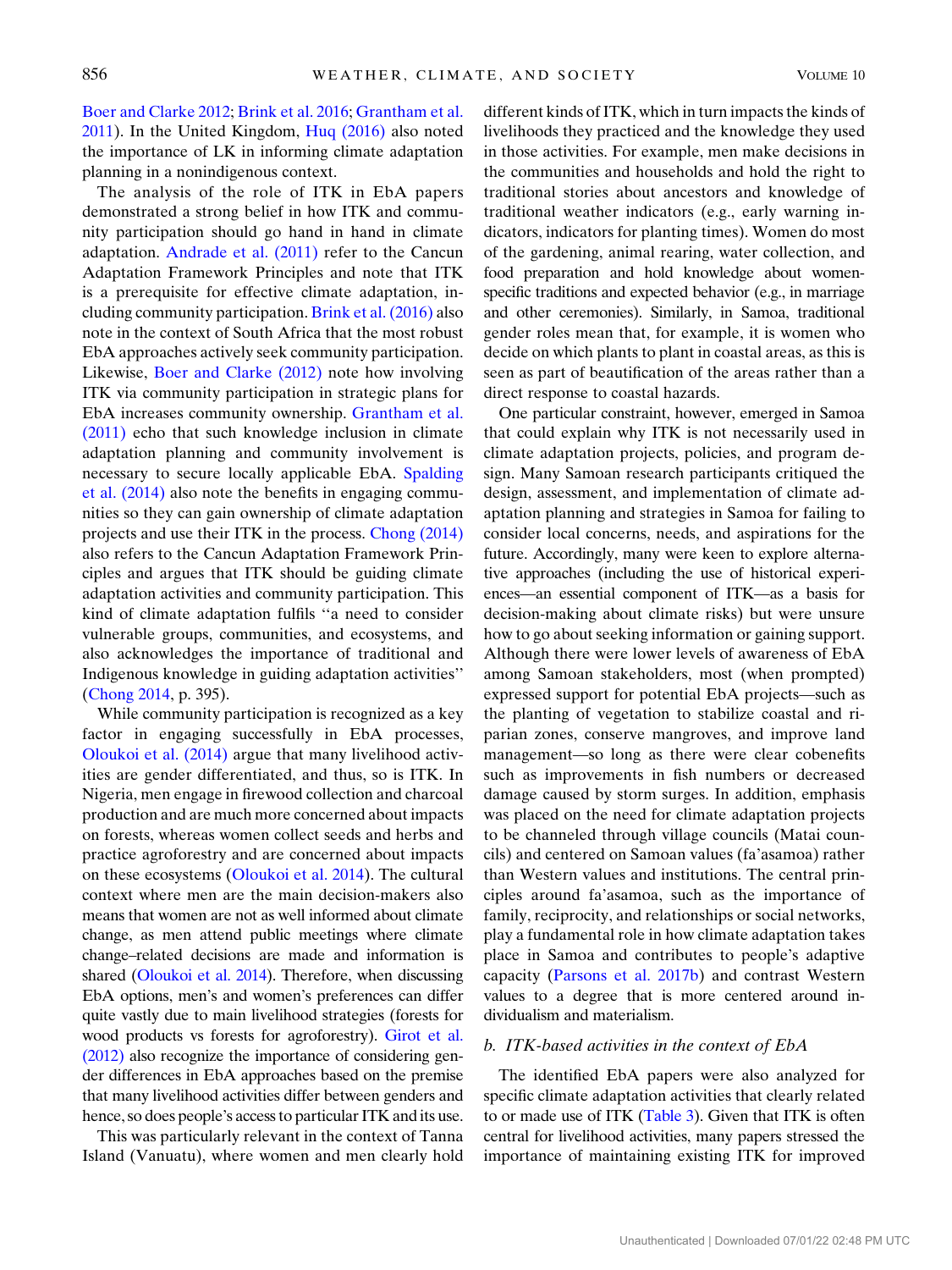TABLE 3. Examples of specific climate adaptation activities that have a strong IK/TK or LK focus.

<span id="page-6-0"></span>

| Activity                                                                                                                                                                                          | Geographical examples                                                                               | Source                                                                                                                                                                               |
|---------------------------------------------------------------------------------------------------------------------------------------------------------------------------------------------------|-----------------------------------------------------------------------------------------------------|--------------------------------------------------------------------------------------------------------------------------------------------------------------------------------------|
| Food systems as IK systems<br>TK as part of climate adaptation food<br>security strategy                                                                                                          | Tlokwe City Municipality, South Africa<br>Maldives                                                  | Cilliers et al. (2013)<br>Mercer et al. $(2014)$                                                                                                                                     |
| Rainwater harvesting in remote areas to<br>deal with climate and weather hazards                                                                                                                  | Global scale                                                                                        | Andrade et al. (2011)                                                                                                                                                                |
| Storing seed stocks based on TK<br>Use of genetic diversity and native species<br>in adapting to environmental and                                                                                | Global scale<br>Global scale                                                                        | Girot et al. (2012)<br><b>Reid</b> (2016)                                                                                                                                            |
| climate change<br>Use of local crop varieties and cultivation<br>methods                                                                                                                          | Global scale                                                                                        | Girot et al. $(2012)$                                                                                                                                                                |
| TK as local observations of weather, hazards,<br>and impacts                                                                                                                                      | Global scale                                                                                        | Girot et al. (2012)                                                                                                                                                                  |
| TK to validate science: "Traditional<br>knowledge is crucial for improving<br>scientific phenomena understanding"                                                                                 | Coastal focus, global scale                                                                         | Sierra-Correa and Cantera Kintz<br>(2015, p. 386)                                                                                                                                    |
| Science validating TK: Science used to<br>validate local TK on agroforestry and<br>using that TK to explain to community<br>how to adapt to climate change                                        | Awak, Pohnpei, Federates States of<br>Micronesia                                                    | Wongbusarakum et al. (2015)                                                                                                                                                          |
| Monitoring of ecosystem service changes:<br>Local people best "to recognise the<br>gradual or 'weak' signals of change in<br>ecosystems and their service delivery<br>over short timeframes"      | Global scale                                                                                        | Travers et al. (2012, p. 39)                                                                                                                                                         |
| Monitoring of the success of EbA<br>interventions by using "people's<br>situatedness in, and knowledge of,<br>their local socioecological milieu"                                                 | Urban areas globally                                                                                | Brink et al. (2016, p. 120)                                                                                                                                                          |
| Using science to produce "better referenced<br>and validated traditional knowledge" for<br>food security                                                                                          | Regional focus on Africa                                                                            | Munang et al. (2013, p. 31)                                                                                                                                                          |
| Integrating TK into local climate adaptation<br>planning                                                                                                                                          | Bangladesh [Triple F model; Ahammad<br>et al. (2013)], Nigeria, Fiji, Cambodia,<br>Papua New Guinea | Ahammad et al. (2013); Andrade et al.<br>$(2011)$ ; Girvetz et al. $(2014)$ ; Grantham<br>et al. $(2011)$ , Mercer et al. $(2014)$ , Munang<br>et al. (2013); Pramova et al. (2012b) |
| LK datasets on historical flooding to<br>estimate flood occurrence and change<br>in frequency in data-poor regions                                                                                | Borneo, Indonesia                                                                                   | Wells et al. (2016)                                                                                                                                                                  |
| Historical timelines and mapping seasonal<br>calendars in combination with climate<br>projections to provide a more accurate<br>understanding of current, past, and<br>future hazards in location | Micronesia and the Coral Triangle region                                                            | Wongbusarakum et al. (2015)                                                                                                                                                          |
| Use of indigenous crops and TK in<br>agriculture: TK-based practices among<br>highland communities with a robust set<br>of "agrobiodiversity resources"                                           | Yemen                                                                                               | World Bank (2009)                                                                                                                                                                    |
| Integrating TK into water management                                                                                                                                                              | Mongolia, China                                                                                     | World Bank (2009)                                                                                                                                                                    |

agricultural practices to enhance food security at national and community levels. In the African context, [Cilliers et al. \(2013\)](#page-12-14) point out that many food systems and agricultural practices actually are ITK systems themselves. Local agrobiodiversity knowledge has a lot of potential in responding to challenges of ''land degradation, climate change, globalization, anthropogenic local factors'' but is further threatened by all these processes in terms of losing ITK ([World Bank 2009](#page-14-17), p. 67).

ITK is also mentioned in National Adaptation Plans (NAPs): [Mercer et al. \(2014\)](#page-13-8) highlight the case of the Maldives, where ITK is explicitly seen as a core component of the government's food security strategy. Gathering farmers' knowledge on different crop species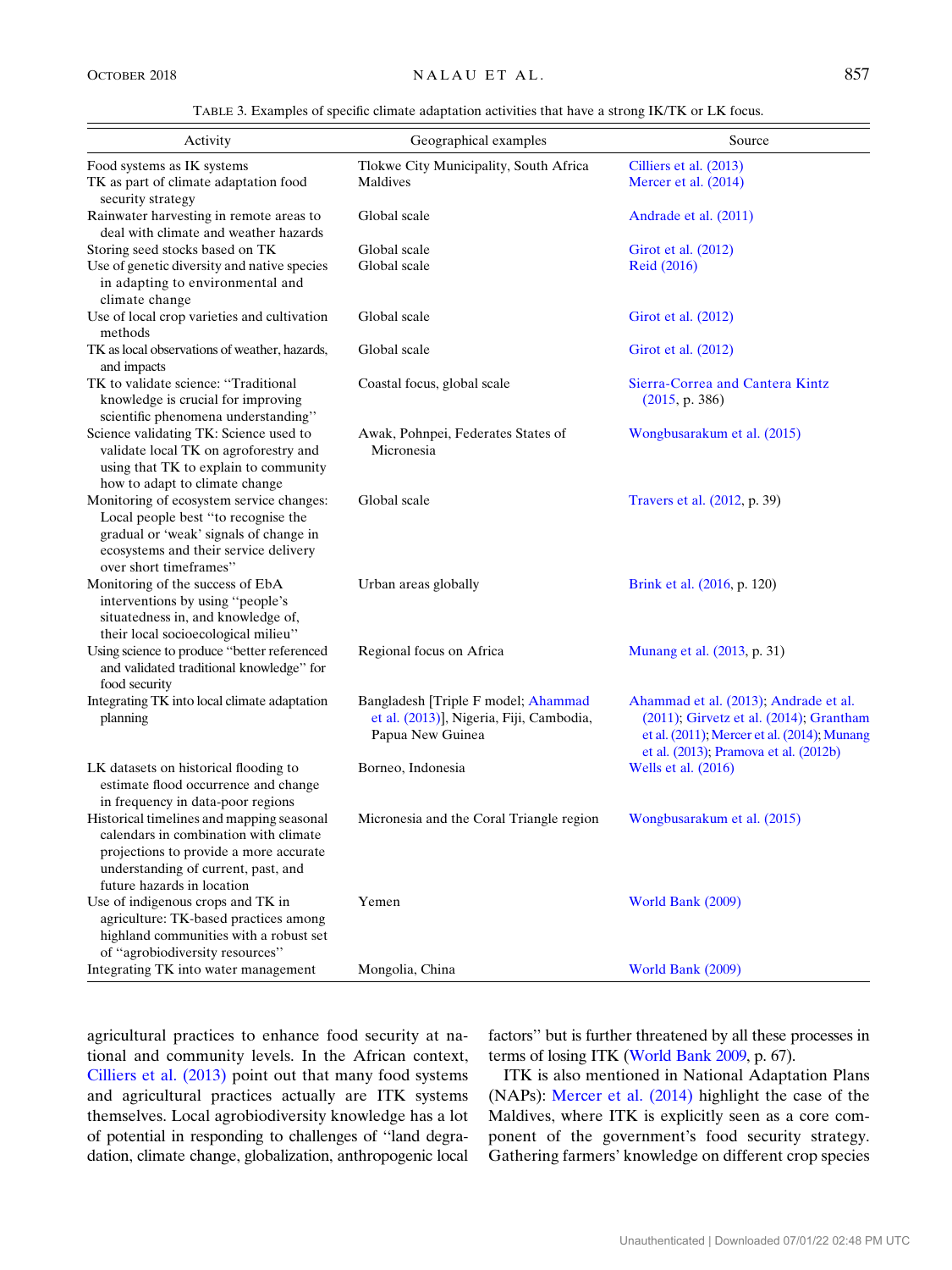and even related species that grow wild in nature can help in developing vulnerability profiles for particular crops ([World Bank 2009](#page-14-17)). ITK datasets on flooding in Borneo, for example, can be used to determine the extent of past and current flooding, especially when scientific data are missing ([Wells et al. 2016](#page-14-15)). Creating historical timelines and mapping seasonal calendars can help to capture ITK while also feeding this information into climate science and climate adaptation planning ([Wongbusarakum et al. 2015](#page-14-16)).

Likewise, [Girot et al. \(2012\)](#page-12-22) note how knowledge on local crop varieties, cultivation methods, and indigenous methods of storing seed stocks will become increasingly relevant for robust climate adaptation to climate change. [Reid \(2016\)](#page-13-11) also recommends focusing on genetic diversity and native species in EbA approaches. Indigenous rainwater harvesting practices ([Andrade](#page-11-3) [et al. 2011](#page-11-3)) and using ITK in overall water management ([World Bank 2009\)](#page-14-17) were mentioned as key opportunities for improved water management in a changing climate. [Mercer et al. \(2014\)](#page-13-8), however, criticize many of the current climate adaptation plans around food security, in particular for not being explicit enough in using ITK or at least acknowledging its value. This can potentially lead to elimination of ITK from planning approaches and project designs even if it might be implicitly recognized by the range of actors involved. This could be avoided by a clear requirement in climate adaptation planning and project guidance to demonstrate how ITK has been included and has informed climate adaptation approaches. ITK of local ecosystems is also argued to be a significant knowledge source that scientists need to understand and use in their work in designing appropriate EbA measures [\(Vignola et al. 2009](#page-14-6)).

Empirical examples from Tanna Island (Vanuatu) highlighted the existence of very sophisticated traditional crop rotation systems on Tanna Island that are still in use and maintain community food security. However, communities noted these were eroding, given the increased pressure of population growth and having to convert forests into agricultural areas. One key factor in land use is land ownership regulations and community decision-making on which areas can be used and for what. This was found to be relevant both in Samoa and Vanuatu, but also in the Pacific Islands more broadly. In Samoa, a number of coastal reforestation projects (mainly mangroves and native trees) have been undertaken to reduce erosion. Several experts noted a large difference in the sustainability of such projects and identified local ownership, community champions, and using the existing traditional (Matai) system of governance as key factors for project sustainability (see [Table 1](#page-3-0): experts 1, 7, 8). Here, sustainability is referred to as outcomes where communities continue to care for the plants even when project funding has finished for such activities. Similarly, on Tanna Island, traditional governance structures very much dictated the daily decisions on land use, traditional ceremonies, and activities.

In Samoa, participants did not explicitly mention ITK in the context of climate adaptation measures. This reflects, in part, the history of Samoa, with the influence of Christian missionaries, colonization, and Western education and development regimes in the nineteenth and twentieth centuries, which resulted in decreased use of ITK. While ITK does remain in Samoa, maintained within the Samoan language, dances, stories, songs, weather forecasting, agricultural practices, and governance structures, it is not necessarily recognized by local people as ITK or considered to be directly relevant to the task of adapting to climate change. A government stakeholder (see [Table 1:](#page-3-0) government 1) suggested that while ITK was applicable to past climate conditions, he was unsure how to explain the concept of climate change in terms of the traditional system of knowledge and beliefs.

Indigenous Samoan stakeholders overwhelmingly favored engineered solutions to sea level rise, inundation, and coastal erosion. Historical climate adaptation actions focused heavily on hard infrastructure solutions to climate hazards, with groins and seawalls (coastal) as well as levees (rivers) used extensively throughout the two main islands. The construction of hard infrastructure has created expectations among local residents who reported that they feel confident that coastal and flood infrastructure would protect them from climate risks (sea level rise, coastal erosion, storm surges, and flooding) both now and in the future. Although EbA projects have been implemented in Samoa, on the island of Savai'i, observations suggested that most EbA projects were implemented in combination with engineered approaches. Indeed, the primary focus of these voluntary EbA actions was to improve the aesthetics of seawalls (to make the hard structures more visually appealing and in keeping with the wider village landscape) rather than for coastal protection. An indigenous government stakeholder (see [Table 1:](#page-3-0) government 1) noted that EbA approaches were simply too cheap when it came to planting and vegetation costs. Often, project budgets were large (hundreds of thousands of dollars), and there was an expectation from both donors and Samoan government officials that all the money should be spent within the allocated project time frame (usually a couple of years). In comparison to building a seawall or desalination plant, the planting of vegetation was not as expensive, and hence, government officials and development agencies often did not select ''green'' EbA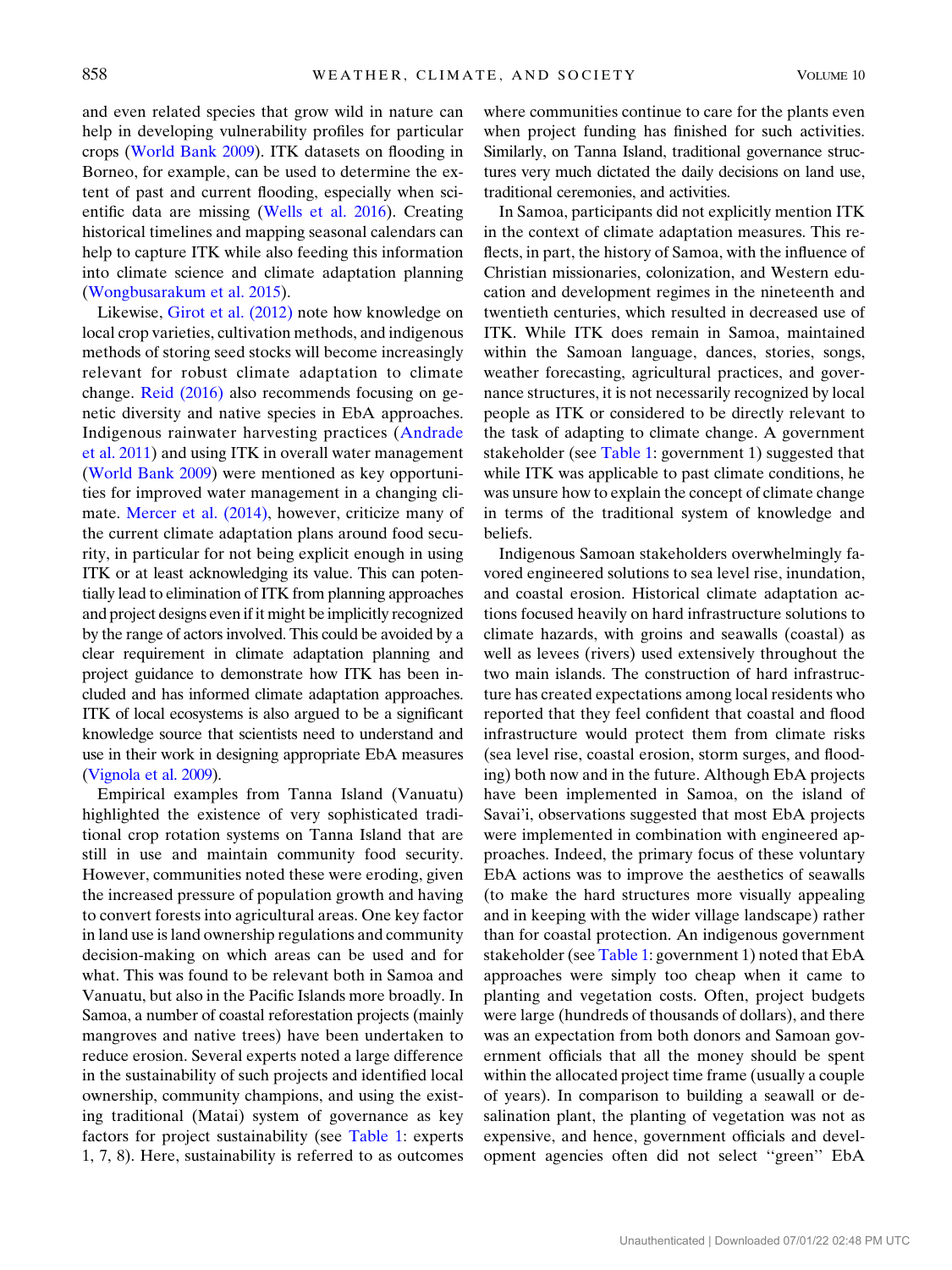strategies, as they claimed they were not costly enough to spend the whole budget.

# c. Coproducing knowledge for robust EbA

The concept of knowledge integration emerged as a significant factor in determining the knowledge base for EbA-related projects and programs. [Munang et al.](#page-13-9) [\(2013](#page-13-9), p. 31) suggest that combining agricultural science and traditional knowledge for food security in Africa could result in ''better referenced and validated indigenous knowledge.'' [Faulkner et al. \(2015,](#page-12-19) p. 8) note that novel climate knowledge comes from ''blending climate change science with meaningful LK.'' Although ITK has enabled communities to cope with adverse weather events and disasters, given the changing climate, this knowledge is seen as no longer wholly sufficient ([Andrade et al. 2011](#page-11-3)). [Hay et al. \(2013](#page-12-25), p. 304) also point out that ITK might be ''a poor guide'' to decision-making under a changing climate.

[Andrade et al. \(2011](#page-11-3), p. 4) further argue that knowledge integration is crucial, given that ''EbA is based on the best available science and LK, and should foster knowledge integration and diffusion.'' In the context of food security in SIDS, [Mercer et al. \(2014\)](#page-13-8) note that LK and science should be treated in a balanced manner in EbA approaches, as often LK is seen as inferior to technology-related Western science. Similarly, [Girvetz](#page-12-23) [et al. \(2014,](#page-12-23) p. 238) note the importance of merging knowledge for robust EbA: ''combining targeted climate change data, relevant scientific information and local knowledge as part of a facilitated stakeholderengaged decision process in order to best plan for the resiliency of ecosystems and human livelihoods in the face of a changing climate.''

[Brink et al. \(2016\)](#page-11-2) also echo this recommendation in stating that there is an increasing need to integrate LK, gender dimensions, climate science, and community participation in developing robust EbA approaches. Often, such EbA strategies as buying urban land for ecosystem restoration fail to incorporate gender dimensions (whose livelihoods are impacted) or fail to include the community in the decision-making and planning process [\(Brink et al. 2016\)](#page-11-2). [Dhar and Khirfan \(2016\)](#page-12-16) likewise suggest that knowledge integration (ITK and science), community participation, and use of ecosystem services are the core tenets of EbA. Using participatory governance systems will lead to ''collaborative decision-making and enhance transparency and accountability'' while also taking into consideration the role of ITK, which all work together to increase community ownership of EbA projects [\(Boer and Clarke 2012\)](#page-11-9). Integration of ITK with science, or more specifically, ''building bridges between 'scientific' knowledge and traditional Indigenous knowledge,'' is reported as key for EbA ([Pramova et al. 2012b](#page-13-24)).

[Doswald et al. \(2014\)](#page-12-11) note that integrating and using ITK in EbA approaches and project design is inherently challenged by the fact that much of this knowledge is not necessarily written in documents, but passed on through social interaction such as telling stories. In Fiji, ITK was used as part of the EbA assessment undertaken by an environmental consultancy (see [Table 1:](#page-3-0) expert 1). The use of ITK included identification of coastal native species that are suited to reduce erosion and reduce coastal flooding and gaining historical knowledge from the community about past flood events and impacts in the area and villages in identifying the EbA project site. This information was used to validate the storm-surge models of previous storms and, according to the expert, had led to a better understanding of the extent of flooding and the range of species that existed and could be used as part of replanting efforts on the coast (see [Table 1](#page-3-0): expert 1). During the first visit to the community, the experts and local community members identified a coastal area with significant erosion that could benefit from the EbA project. Yet, it was only during the second visit to the site that the villagers noted that the erosion was mostly due to sand mining by community members and external actors and not due to increased storm activity or sea level rise. We learned of similar examples in Vanuatu, where sand mining is increasing rates of erosion on coastal areas, and in Samoa, where sand mining, while forbidden, is still practiced by resorts for beautification purposes, contributing to the loss of sandy beaches. Understanding such local processes is therefore integral for robust EbA, rather than connecting, for example, increased erosion to climate change alone.

Another reason why ITK might not be contributing to climate adaptation processes and projects is potentially impacted by the way many climate adaptation studies and initiatives are conducted. In Samoa, research participants spoke of the government and NGO-sponsored climate adaptation studies and initiatives being topdown and externally directed without due recognition of ITK. Indigenous land owners expressed feelings of research fatigue, with most being repeatedly visited by researchers (mostly non-Samoans) who simply wanted to extract information for their research projects from local people about their knowledge of local environmental conditions. These researchers followed Western modes of conduct, and Samoan stakeholders reported that they received no follow up about the studies' findings, climate adaptation projects, or funding to facilitate climate adaptation. Since Western researchers were not following traditional cultural protocols and were (from the perspective of Samoan stakeholders) operating within a Western scientific framework, it is unsurprising that Samoan research participants were reluctant or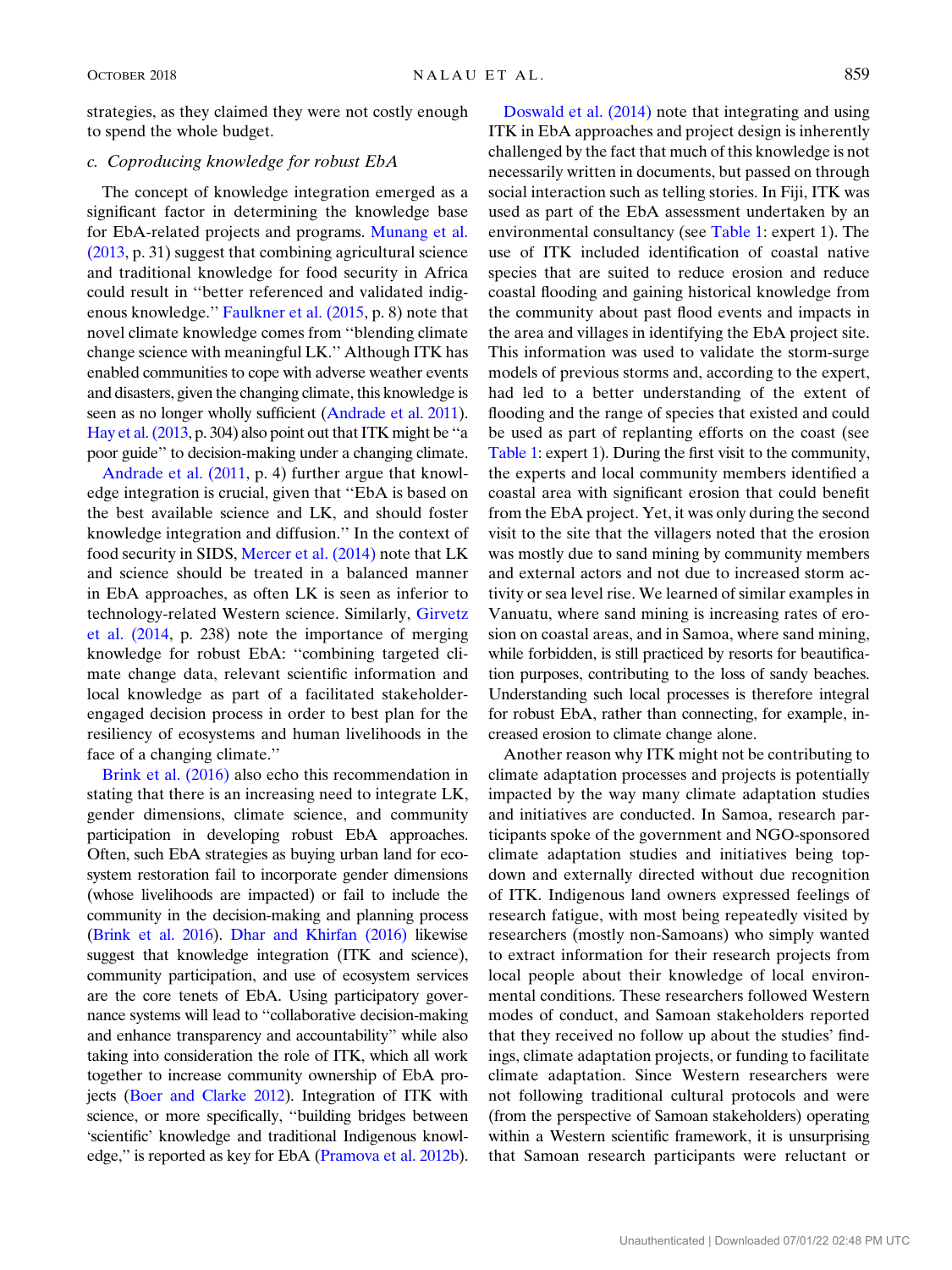embarrassed about sharing ITK (supposedly old ways of thinking or superstitions) with ''outside'' experts. This is similar to our experience elsewhere in the Pacific region, where at times there is embarrassment over ITK as old backward thinking.

In Vanuatu, communities on Tanna Island use ITK on a daily basis in agricultural activities and cultural ceremonies. When asking communities about their relationship with ecosystems, the importance of ITK in understanding seasons, planting, or fishing periods became obvious. For example, the chief can set taboo periods on particular marine areas if he considers the ecosystem to need time to recover. There are also environmental indicators that are used to guide the communities' planting activities: the flowering of a particular flower or fruit tree signals the start of a particular planting activity and subsequent ceremonies relating to planting (e.g., yam).

Consultations with communities on Tanna were also useful in order to gain insights into observed and experienced changes to the ecosystems and to better understand the two-way relationship between communities and their natural environment (see [Table 1:](#page-3-0) communities 1–4). Similar to the experience of expert 1 (see [Table 1\)](#page-3-0), hearing about the productivity agriculture plots used to have (community 1), the abundance of fish species and rate at which fish stocks used to regenerate in the past (communities 2 and 4), and which forest areas are not used for living and collecting food (community 3) provided a baseline in cases where there are no scientific data. Overall, the Tannese culture is very centered on stories that represent causal factors, as has also been documented elsewhere ([Lindstrom 1982,](#page-13-25) [2011](#page-13-26)). For example, through informal conversations, we heard explanations for why something had happened due to black magic and about particular men being able to control the weather due to holding specific ITK in that family line. Despite the high use of ITK in everyday life, the Tannese communities were interested in and expected more Western-type solutions (e.g., seawalls, other hard infrastructure) for climate adaptation projects for their area.

## <span id="page-9-0"></span>4. Discussion

This paper has examined the different assumptions, expectations, and activities related to ITK as a significant component in EbA. We examined the ways that ITK is defined and how stakeholders are considering ITK when discussing EbA options for planning and implementation. Not surprisingly, there was significant overlap between different terms used relating to ITK in the literature: ITK and LK were often used interchangeably and in many instances in the same sentence or paper, which in other literature often seems to be the case. The UNFCCC and IPCC have broadly agreed to use ITK as an overarching term, as this is seen to cover cognate knowledge bases and recognizes that some people and communities can hold knowledge about traditions even if they themselves would not be of indigenous heritage. The observations from Tanna Island and Samoa confirm that it is indeed difficult to differentiate ITK from LK where these relate to intimate understanding of the local environment and its dynamics.

The main assumptions about ''robust'' EbA are clearly centered on knowledge integration and community participation: the more ITK is incorporated with science and the more communities are involved and engaged in climate adaptation, the more robust the approach or program will eventually be ([Andrade et al. 2011;](#page-11-3) [Boer and](#page-11-9) [Clarke 2012;](#page-11-9) [Chong 2014;](#page-12-7) [Dhar and Khirfan 2016;](#page-12-16) [Girvetz et al. 2014](#page-12-23)). While this is a welcome recognition both for ITK and communities involved, it can easily result in a blanket approach where any ITK is included, even in cases where it might be misleading or not able to keep up with the changing climate, and as long as the ''community'' has participated, the approach is deemed successful.

This, however, does not pay attention to the fact that much of ITK is held only by particular individuals, with differences also based on gender, and where in some instances advocating by select groups of people (e.g., men, elders in the community) for a particular kind of ITK (e.g., traditional governance systems) can function to maintain the existing power relationships even if these disadvantage, for example, women and youth. This suggests the need for further critical assessment as to what ''local'' or ''indigenous'' knowledge actually includes, how it has developed as the knowledge base for particular activities (rainwater harvesting, indigenous crop rotation system), and the extent this knowledge can accommodate the changes in climate and ultimately in the target ecosystem. Such evaluation is most relevant and appropriately done by indigenous peoples themselves who are observing changes in their local environment.

Practical examples of how ''novel climate knowledge'' ([Faulkner et al. 2015\)](#page-12-19) is emerging across communities and from climate adaptation projects. Emphasis is often placed on how to ensure knowledge integration between ITK and Western scientific knowledge. However, critical social scientists increasingly question such ''integration'' projects. Many projects are often externally driven and make determinations of which parts of ITK are of value (weather conditions, phenology, medicinal uses of biota, and cosmological teachings) while ignoring other ITK aspects ([Veland et al. 2013;](#page-14-1) [Diver](#page-12-28) [2017\)](#page-12-28). This is clearly seen in the case of Samoa, where much of the formal climate adaptation activity sits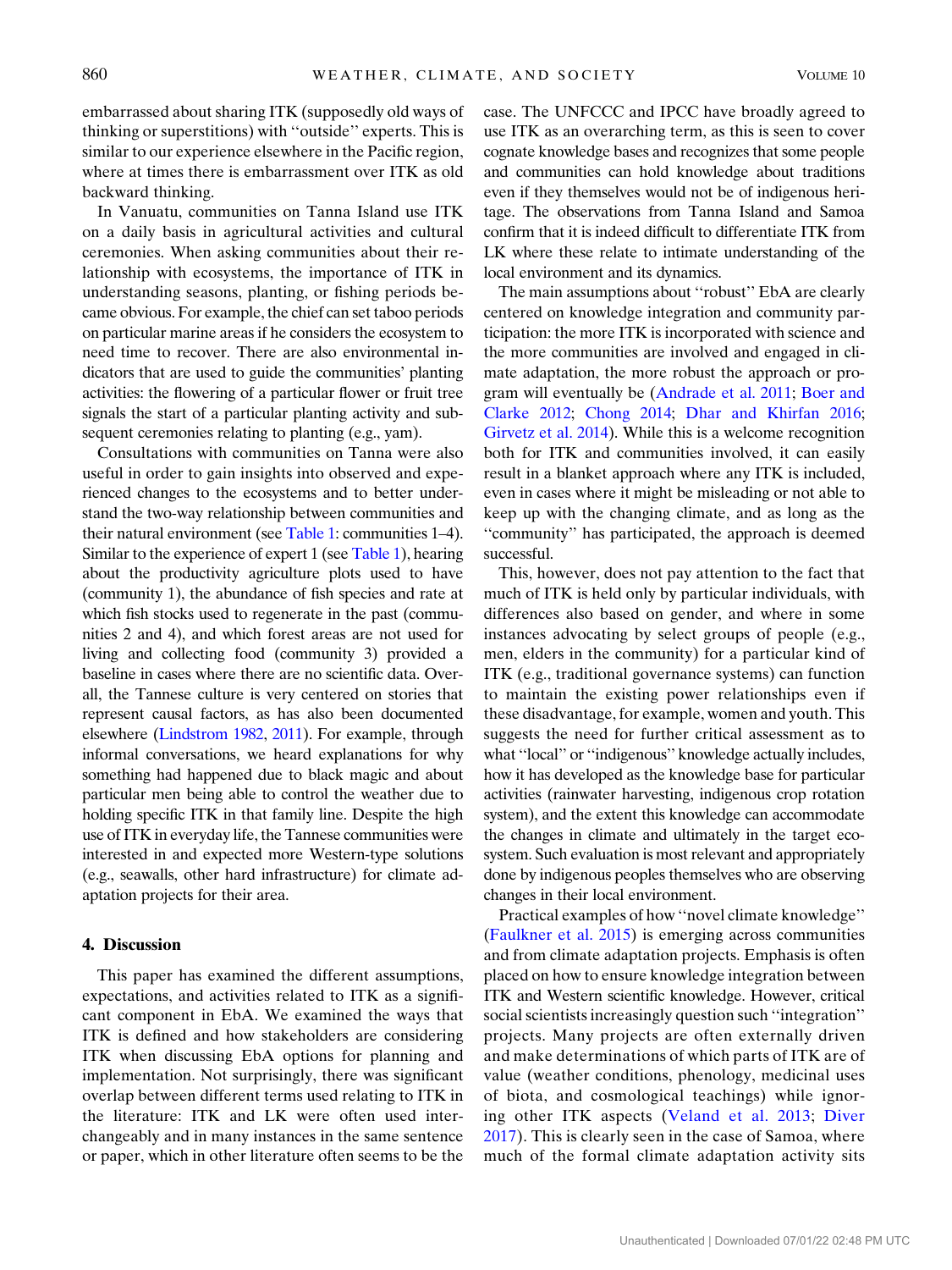outside the traditional governance systems and knowledge.

The insights from indigenous peoples in Samoa and Australia, like those from Inuit in Canada and Sami in Sweden, raise broader queries about the classification, use, and incorporation of ITK (at the community, national, and international levels and within specific sociopolitical regimes). Projects that seek to include ITK in environmental management are, as [Diver \(2017](#page-12-28), p. 1) aptly observes, ''fraught with contestation over knowledge values and interests.'' For instance, in Australia and Aotearoa New Zealand, scientists and policymakers frequently frame indigenous relationships to water and land in terms of ''indicators'' or ''cultural values,'' which are then integrated into and subsumed by (Western scientific) ecological indicators to justify planning and management strategies dominated by scientific thought. Many existing models of integrating ITK and scientific knowledge fail to challenge the status quo of Western thought, development, and climate adaptation options and do not navigate power asymmetries between groups effectively [\(Diver 2017](#page-12-28)). These ITK environmental indicators need to be seen as part of a separate system of knowledge that coexists with, but is not submerged into, another (scientific) knowledge system with its own environmental indicators. Indeed, in other contexts, it has been suggested that Western science and ITK are in fact separate but complementary knowledge traditions, each requiring validation on its own terms (Tengö [et al. 2013\)](#page-14-18).

We suggest the need to shift away from merely focusing on integration and toward the coproduction of knowledge. Examples of such knowledge coproduction in climate-related work are increasing ([Bremer et al.](#page-11-10) [2018;](#page-11-10) [Parsons et al. 2017a](#page-13-27)), but much more can be done to consider the ways in which ITK and Western science can support more holistic approaches to climate adaptation [\(Huntington et al. 2004\)](#page-12-5). In relation to EbA, knowledge of indigenous plant species, historical events (such as flooding and tropical cyclones), and changes in the environment can all feed into EbA approaches that build upon the local context. It is also paramount to recognize that ITK is a changing dynamic knowledge. Given climate change, we need to better understand which parts of ITK remain relevant (e.g., early warning indicators or plant indicators for harvests and ceremonies) and where these are changing (e.g., [Chand et al.](#page-12-29) [2014\)](#page-12-29). In this regard, women are key observers of these changes, given that much of their traditional livelihood roles include, for example, animal and plant health and availability of water and plant species, all of which are impacted by climate change.

The examples from Samoa and Vanuatu highlight the ways in which ITK continues to underpin sociocultural and political structures and livelihood activities in various ways. However, as a wealth of scholarship demonstrates, there is a loss of ITK throughout the Pacific, linked to Western development, educational systems, urbanization, language loss, and migration ([Brosi et al.](#page-11-11) [2007](#page-11-11); [McCarter and Gavin 2014a,](#page-13-28)[b\)](#page-13-29). Furthermore, within the climate adaptation sphere, researchers, governments, practitioners, and community members have often favored hard engineering solutions to climate risks (based on Western scientific assessments and projects), which could explain the underutilization of ITK within climate adaptation activities. Focus on hard engineering has also meant that EbA options have been deemed as less effective, for example, in Samoa [\(Fakhruddin et al.](#page-12-30) [2015\)](#page-12-30). Here, there is a large opportunity for researchers, practitioners, and community members to collaborate in codesigning projects that include or are based upon indigenous systems of research, assessment, and validation (such as Talanoa, which is a Tonga narrative-based method for data collection and analysis) to identify and record ITK and employ ITK within EbA projects ([Vaioleti 2013](#page-14-19)).

Although community participation is seen as an integral part of climate adaptation and, in particular, of EbA [\(Andrade et al. 2011;](#page-11-3) [Reid 2016;](#page-13-11) [Mercer et al. 2014;](#page-13-8) [Munang et al. 2013\)](#page-13-9), our experience in Samoa highlights the need for careful coordination and consideration about which kinds of interactions carry the most benefit for the communities in question. This is a prime example of the importance of utilizing traditional sociocultural governance structures (the Matai system) and ensuring that sufficient time is spent cultivating relationships between researchers and research participants, which builds trust and mutual understanding across cultures ([Parsons et al. 2017b](#page-13-7)). Also, the colonial histories and their impact on the kinds of knowledge, practices, and worldviews that are seen as important need to be considered, especially when considering ITK in climate adaptation projects.

Likewise, in Vanuatu, with many remote rural communities, external interventions need to be carefully thought through, given the many existing traditional interpretations about causal factors such as occurrence of triggers (cyclones, black magic) and outcomes (increases in extreme events, loss of crop yields). ITK is being captured in Vanuatu at broader scales that will also be helpful in understanding how climate adaptation fits in the cultural context ([Chand et al. 2014](#page-12-29)) and its integration with, for example, weather forecasting ([Plotz](#page-13-30) [et al. 2017\)](#page-13-30). Understanding these cultural dimensions of causality is crucial for EbA; otherwise, many wellintended projects can face significant backlash at the community level. Indeed, as [Hay et al. \(2013\)](#page-12-25) point out,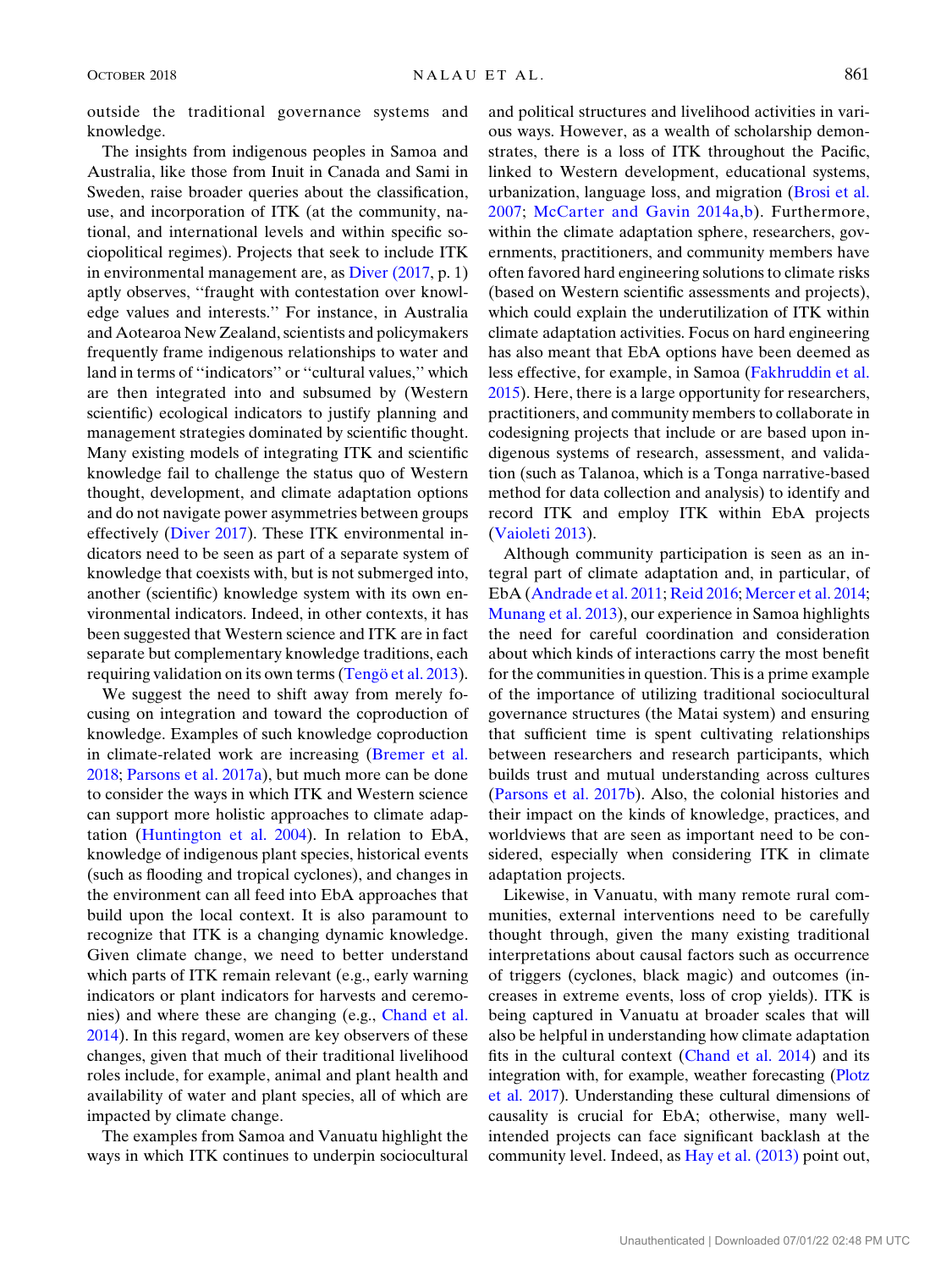understanding perceptions of causality is important: some changes occur due to global climate change, whereas other changes can be simply caused by maladaptive environmental practices or increased population growth. Engaging communities in the process of documenting and understanding long-term local trends and practices will enable more realistic insights on the causal linkages and what interventions are feasible and appropriate in each context. This also relates to discussions on the effectiveness of EbA ([Bertram et al. 2017;](#page-11-12) [Reid et al.](#page-13-31) [2017\)](#page-13-31) and how both ITK and Western scientific assessments of change can learn from each other in advancing localized climate adaptation and EbA in particular.

#### <span id="page-11-4"></span>5. Conclusions

The increasing body of EbA-specific literature provides strong support to such concepts as ''community participation'' and use of ITK in localizing climate adaptation activities to increase effectiveness and the feeling of ownership of climate adaptation outcomes. Yet, many of these do so without necessarily taking a critical look at the differing knowledge systems at play or the dynamic relationship between ITK and climate change. Existing models of integrating ITK and scientific knowledge fail to challenge the status quo of Western thought, development, and climate adaptation options, or to navigate power asymmetries between groups effectively, whereas indigenous communities often consider the concept of knowledge integration as another type of colonization.

In implementing and designing EbA, it becomes paramount to acknowledge and codesign approaches that recognize indigenous governance systems and broader ITK. This includes understanding perceptions of causality based on particular worldviews and cultural stories (black magic, environmental indicators of change). In the literature, identifying indigenous crop species for agriculture and improved food security by using ITK is already identified as an important way to localize climate adaptation. However, for EbA approaches in coastal areas, similar approaches could be used for identifying most robust species in reducing erosion and shoreline stabilization and understanding which groups and individuals hold that knowledge. Future research should therefore consider the inherent power relationships and internal debates about what ITK is, who claims to "own" it, and how ITK is changing under changing climatic conditions.

Acknowledgments. This research was supported by a grant from a private charitable trust that wishes to remain anonymous. We also acknowledge the contribution of the communities and tourism stakeholders in

Vanuatu and Samoa and experts who participated in the research and thank also three anonymous reviewers for their constructive feedback.

#### **REFERENCES**

- <span id="page-11-1"></span>Adger, W. N., and Coauthors, 2014: Human security. Climate Change 2014: Impacts, Adaptation, and Vulnerability. Part A: Global and Sectoral Aspects, C. B. Field et al., Eds., Cambridge University Press, 755–791, [https://www.ipcc.ch/pdf/](https://www.ipcc.ch/pdf/assessment-report/ar5/wg2/WGIIAR5-Chap12_FINAL.pdf) [assessment-report/ar5/wg2/WGIIAR5-Chap12\\_FINAL.pdf](https://www.ipcc.ch/pdf/assessment-report/ar5/wg2/WGIIAR5-Chap12_FINAL.pdf).
- <span id="page-11-6"></span>Ahammad, R., P. Nandy, and P. Husnain, 2013: Unlocking ecosystem based adaptation opportunities in coastal Bangladesh. J. Coastal Conserv., 17, 833–840, [https://doi.org/10.1007/s11852-](https://doi.org/10.1007/s11852-013-0284-x) [013-0284-x](https://doi.org/10.1007/s11852-013-0284-x).
- <span id="page-11-3"></span>Andrade, A., and Coauthors, 2011: Draft principles and guidelines for integrating ecosystem-based approaches to adaptation in project and policy design: A discussion document. IUCN-CEM, CATIE Rep., 4 pp., [https://portals.iucn.org/library/efiles/](https://portals.iucn.org/library/efiles/documents/2011-064.pdf) [documents/2011-064.pdf](https://portals.iucn.org/library/efiles/documents/2011-064.pdf).
- <span id="page-11-7"></span>Aswani, S., I. Vaccaro, K. Abernethy, S. Albert, and J. F.-L. de Pablo, 2015: Can perceptions of environmental and climate change in island communities assist in adaptation planning locally? Environ. Manage., 56, 1487–1501, [https://doi.org/](https://doi.org/10.1007/s00267-015-0572-3) [10.1007/s00267-015-0572-3.](https://doi.org/10.1007/s00267-015-0572-3)
- <span id="page-11-5"></span>Bazeley, P., 2007: Qualitative Data Analysis with NVivo. SAGE, 217 pp.
- <span id="page-11-0"></span>Becken, S., A. Lama, and S. Espiner, 2013: The cultural context of climate change impacts: Perceptions among community members in the Annapurna Conservation Area, Nepal. Environ. Dev., 8, 22–37, <https://doi.org/10.1016/j.envdev.2013.05.007>.
- <span id="page-11-8"></span>Bennett, N. J., J. Blythe, S. Tyler, and N. C. Ban, 2016: Communities and change in the anthropocene: Understanding socialecological vulnerability and planning adaptations to multiple interacting exposures. Reg. Environ. Change, 16, 907–926, [https://doi.org/10.1007/s10113-015-0839-5.](https://doi.org/10.1007/s10113-015-0839-5)
- <span id="page-11-12"></span>Bertram, M., E. Barrow, K. Blackwood, A. R. Rizvi, H. Reid, and S. von Scheliha-Dawid, 2017: Making ecosystem-based adaptation effective: A framework for defining qualification criteria and quality standards. FEBA Tech. Rep. for UNFCCC SBSTA 46, 14 pp., [http://pubs.iied.org/pdfs/G04167.pdf.](http://pubs.iied.org/pdfs/G04167.pdf)
- <span id="page-11-9"></span>Boer, B., and P. Clarke, 2012: Legal frameworks for ecosystembased adaptation to climate change in the Pacific Islands. SPREP Rep., 57 pp., [https://www.sprep.org/attachments/](https://www.sprep.org/attachments/Publications/Legal_frameworks_EBA_PICs.pdf) [Publications/Legal\\_frameworks\\_EBA\\_PICs.pdf](https://www.sprep.org/attachments/Publications/Legal_frameworks_EBA_PICs.pdf).
- Bourne, A., S. Holness, P. Holden, S. Scorgie, C. I. Donatti, and G. Midgley, 2016: A socio-ecological approach for identifying and contextualising spatial ecosystem-based adaptation priorities at the sub-national level. PLOS ONE, 11, e0155235, [https://doi.org/10.1371/journal.pone.0155235.](https://doi.org/10.1371/journal.pone.0155235)
- <span id="page-11-10"></span>Bremer, S., M. Stiller-Reeve, A. Blanchard, N. Mamnun, Z. Naznin, and M. Kaiser, 2018: Co-producing ''post-normal'' climate knowledge with communities in northeast Bangladesh. Wea. Climate Soc., 10, 259–268, [https://doi.org/10.1175/WCAS-D-](https://doi.org/10.1175/WCAS-D-17-0033.1)[17-0033.1.](https://doi.org/10.1175/WCAS-D-17-0033.1)
- <span id="page-11-2"></span>Brink, E., and Coauthors, 2016: Cascades of green: A review of ecosystem-based adaptation in urban areas. Global Environ. Change, 36, 111–123, <https://doi.org/10.1016/j.gloenvcha.2015.11.003>.
- <span id="page-11-11"></span>Brosi, B. J., and Coauthors, 2007: Cultural erosion and biodiversity: Canoe-making knowledge in Pohnpei, Micronesia. Conserv. Biol., 21, 875–879, [https://doi.org/10.1111/](https://doi.org/10.1111/j.1523-1739.2007.00654.x) [j.1523-1739.2007.00654.x](https://doi.org/10.1111/j.1523-1739.2007.00654.x).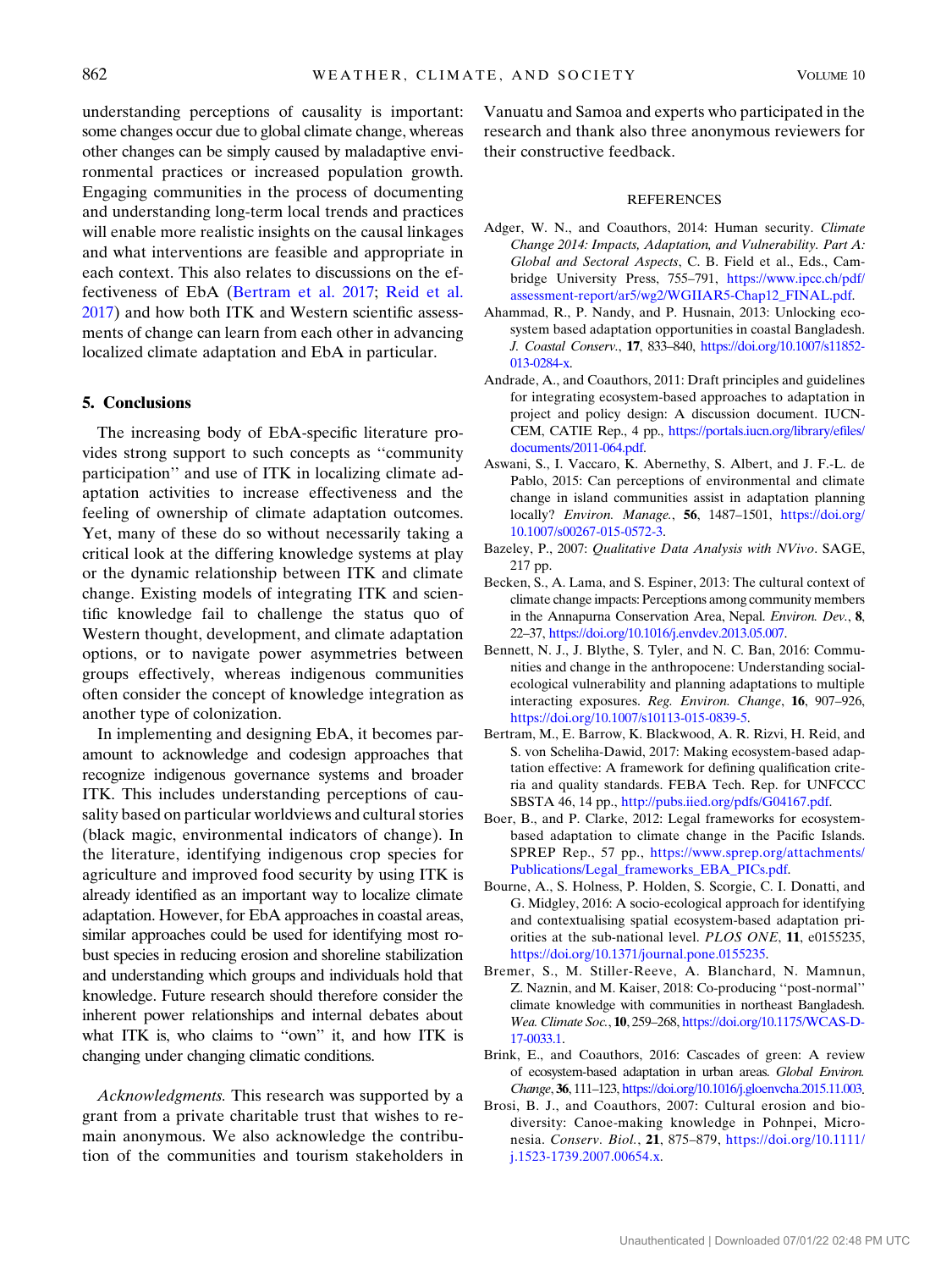- <span id="page-12-4"></span>Cameron, E. S., 2012: Securing indigenous politics: A critique of the vulnerability and adaptation approach to the human dimensions of climate change in the Canadian Arctic. Global Environ. Change, 22, 103–114, [https://doi.org/10.1016/j.gloenvcha.2011.11.004.](https://doi.org/10.1016/j.gloenvcha.2011.11.004)
- <span id="page-12-13"></span>Cartwright, A., J. Blignaut, M. de Wit, K. Goldberg, M. Mander, S. O'Donoghue, and D. Roberts, 2013: Economics of climate change adaptation at the local scale under conditions of uncertainty and resource constraints: The case of Durban, South Africa. Environ. Urban., 25, 139–156, [https://doi.org/10.1177/](https://doi.org/10.1177/0956247813477814) [0956247813477814](https://doi.org/10.1177/0956247813477814).
- <span id="page-12-9"></span>CBD, 2009: Connecting biodiversity and climate change mitigation and adaptation. CBD Tech. Series 41, 127 pp., [https://](https://www.cbd.int/doc/publications/cbd-ts-41-en.pdf) [www.cbd.int/doc/publications/cbd-ts-41-en.pdf](https://www.cbd.int/doc/publications/cbd-ts-41-en.pdf).
- <span id="page-12-29"></span>Chand, S. S., L. E. Chambers, M. Waiwai, P. Malsale, and E. Thompson, 2014: Indigenous knowledge for environmental prediction in the Pacific Island countries. Wea. Climate Soc., 6, 445–450, <https://doi.org/10.1175/WCAS-D-13-00053.1>.
- <span id="page-12-8"></span>Chanza, N., and A. de Wit, 2016: Enhancing climate governance through indigenous knowledge: Case in sustainability science. S. Afr. J. Sci., 112, 2014–0286, [https://doi.org/10.17159/sajs.2016/](https://doi.org/10.17159/sajs.2016/20140286) [20140286.](https://doi.org/10.17159/sajs.2016/20140286)
- <span id="page-12-7"></span>Chong, J., 2014: Ecosystem-based approaches to climate change adaptation: Progress and challenges. Int. Environ. Agreement Polit. Law Econ., 14, 391–405, [https://doi.org/10.1007/s10784-](https://doi.org/10.1007/s10784-014-9242-9) [014-9242-9.](https://doi.org/10.1007/s10784-014-9242-9)
- <span id="page-12-14"></span>Cilliers, S., J. Cilliers, R. Lubbe, and S. Siebert, 2013: Ecosystem services of urban green spaces in African countries— Perspectives and challenges. Urban Ecosyst., 16, 681–702, [https://doi.org/10.1007/s11252-012-0254-3.](https://doi.org/10.1007/s11252-012-0254-3)
- <span id="page-12-15"></span>Curtin, R., and R. Prellezo, 2010: Understanding marine ecosystem based management: A literature review. Mar. Policy, 34, 821– 830, [https://doi.org/10.1016/j.marpol.2010.01.003.](https://doi.org/10.1016/j.marpol.2010.01.003)
- Demuzere, M., and Coauthors, 2014: Mitigating and adapting to climate change: Multi-functional and multi-scale assessment of green urban infrastructure. J. Environ. Manage., 146, 107– 115, [https://doi.org/10.1016/j.jenvman.2014.07.025.](https://doi.org/10.1016/j.jenvman.2014.07.025)
- <span id="page-12-16"></span>Dhar, T. K., and L. Khirfan, 2016: Community-based adaptation through ecological design: Lessons from Negril, Jamaica. J. Urban Des., 21, 234–255, [https://doi.org/10.1080/](https://doi.org/10.1080/13574809.2015.1133224) [13574809.2015.1133224.](https://doi.org/10.1080/13574809.2015.1133224)
- <span id="page-12-28"></span>Diver, S., 2017: Negotiating indigenous knowledge at the sciencepolicy interface: Insights from the Xáxli'p Community Forest. Environ. Sci. Policy, 73, 1–11, [https://doi.org/10.1016/](https://doi.org/10.1016/j.envsci.2017.03.001) [j.envsci.2017.03.001.](https://doi.org/10.1016/j.envsci.2017.03.001)
- <span id="page-12-17"></span>Doswald, N., and M. Osti, 2011: Ecosystem-based approaches to adaptation and mitigation: Good practice examples and lessons learned in Europe. BfN Federal Agency for Nature Conservation Rep., 48 pp., [https://www.bfn.de/fileadmin/](https://www.bfn.de/fileadmin/MDB/documents/service/Skript_306.pdf) [MDB/documents/service/Skript\\_306.pdf](https://www.bfn.de/fileadmin/MDB/documents/service/Skript_306.pdf).
- <span id="page-12-11"></span>——, and Coauthors, 2014: Effectiveness of ecosystem-based approaches for adaptation: Review of the evidencebase. Climate Dev., 6, 185–201, [https://doi.org/10.1080/](https://doi.org/10.1080/17565529.2013.867247) [17565529.2013.867247.](https://doi.org/10.1080/17565529.2013.867247)
- <span id="page-12-30"></span>Fakhruddin, S. H. M., M. S. Babel, and A. Kawasaki, 2015: Assessing the vulnerability of infrastructure to climate change on the Islands of Samoa. Nat. Hazards Earth Syst. Sci., 15, 1343-1356, [https://doi.org/10.5194/nhess-15-1343-2015.](https://doi.org/10.5194/nhess-15-1343-2015)
- <span id="page-12-18"></span>Fatorić, S., and R. Morén-Alegret, 2013: Integrating local knowledge and perception for assessing vulnerability to climate change in economically dynamic coastal areas: The case of natural protected area Aiguamolls de l'Empordà, Spain. Ocean Coastal Manage., 85, 90–102, [https://doi.org/10.1016/](https://doi.org/10.1016/j.ocecoaman.2013.09.010) [j.ocecoaman.2013.09.010.](https://doi.org/10.1016/j.ocecoaman.2013.09.010)
- <span id="page-12-19"></span>Faulkner, L., J. Ayers, and S. Huq, 2015: Meaningful measurement for community-based adaptation. New Dir. Eval., 147, 89–104, [https://doi.org/10.1002/ev.20133.](https://doi.org/10.1002/ev.20133)
- <span id="page-12-1"></span>Ford, J. D., 2007: Supporting adaptation: A priority for action on climate change for Canadian Inuit. Sustain. Dev. Law Policy, 8, 25–29.
- <span id="page-12-0"></span>——, B. Smit, and J. Wandel, 2006: Vulnerability to climate change in the Arctic: A case study from Arctic Bay, Canada. Global Environ. Change, 16, 145–160, [https://doi.org/10.1016/](https://doi.org/10.1016/j.gloenvcha.2005.11.007) [j.gloenvcha.2005.11.007.](https://doi.org/10.1016/j.gloenvcha.2005.11.007)
- <span id="page-12-20"></span>Forsyth, T., 2013: Community-based adaptation: A review of past and future challenges. Wiley Interdiscip. Rev.: Climate Change, 4, 439–446, <https://doi.org/10.1002/wcc.231>.
- <span id="page-12-10"></span>——, 2014: How is community-based adaptation 'scaled up' in environmental risk assessment? Community-Based Adaptation to Climate Change: Scaling it Up, E. L. F. Schipper et al., Eds., Taylor and Francis, 88–102, [https://doi.org/10.9774/](https://doi.org/10.9774/GLEAF.9780203105061_7) [GLEAF.9780203105061\\_7.](https://doi.org/10.9774/GLEAF.9780203105061_7)
- <span id="page-12-12"></span>Gaskell, G., 2000: Individual and group interviewing. Qualitative Researching with Text, Image and Sound: A Practical Handbook, M. Bauer and G. Gaskell, Eds., SAGE, 38–56.
- <span id="page-12-21"></span>Geneletti, D., and L. Zardo, 2016: Ecosystem-based adaptation in cities: An analysis of European urban climate adaptation plans. Land Use Policy, 50, 38–47, <https://doi.org/10.1016/j.landusepol.2015.09.003>.
- <span id="page-12-22"></span>Girot, P., and Coauthors, 2012: Integrating community and ecosystem-based approaches in climate change adaptation responses. International Institute for Environment and Development Rep., 19 pp., [http://cmsdata.iucn.org/downloads/](http://cmsdata.iucn.org/downloads/a_eba_integratedapproach_15_04_12_0.pdf) [a\\_eba\\_integratedapproach\\_15\\_04\\_12\\_0.pdf.](http://cmsdata.iucn.org/downloads/a_eba_integratedapproach_15_04_12_0.pdf)
- <span id="page-12-23"></span>Girvetz, E. H., E. Gray, T. H. Tear, and M. A. Brown, 2014: Bridging climate science to adaptation action in data sparse Tanzania. Environ. Conserv., 41, 229-238, [https://doi.org/](https://doi.org/10.1017/S0376892914000010) [10.1017/S0376892914000010.](https://doi.org/10.1017/S0376892914000010)
- <span id="page-12-6"></span>Gómez-Baggethun, E., E. Corbera, and V. Reyes-García, 2013: Traditional ecological knowledge and global environmental change: Research findings and policy implications. Ecol. Soc., 18, 72, [https://doi.org/10.5751/ES-06288-180472.](https://doi.org/10.5751/ES-06288-180472)
- <span id="page-12-24"></span>Grantham, H. S., and Coauthors, 2011: Ecosystem-based adaptation in marine ecosystems of tropical Oceania in response to climate change. Pac. Conserv. Biol., 17, 241–258, [https://](https://doi.org/10.1071/PC110241) [doi.org/10.1071/PC110241.](https://doi.org/10.1071/PC110241)
- <span id="page-12-2"></span>Green, D., and Coauthors, 2009: Risks from climate change to indigenous communities in the tropical north of Australia. Department of Climate Change, Commonwealth of Australia Rep., 194 pp.
- <span id="page-12-3"></span>——, L. Alexander, K. McInnes, J. Church, N. Nicholls, and N. White, 2010: An assessment of climate change impacts and adaptation for the Torres Strait Islands, Australia. Climatic Change, 102, 405–433, <https://doi.org/10.1007/s10584-009-9756-2>.
- <span id="page-12-25"></span>Hay, J. E., D. L. Forbes, and N. Mimura, 2013: Understanding and managing global change in small islands. Sustain. Sci., 8, 303– 308, [https://doi.org/10.1007/s11625-013-0220-x.](https://doi.org/10.1007/s11625-013-0220-x)
- <span id="page-12-5"></span>Huntington, H., T. Callaghan, S. Fox, and I. Krupnik, 2004: Matching traditional and scientific observations to detect environmental change: A discussion on Arctic terrestrial ecosystems. Ambio, 13, 18–23.
- <span id="page-12-26"></span>Huq, N., 2016: Institutional adaptive capacities to promote Ecosystem-based Adaptation (EbA) to flooding in England. Int. J. Climate Change Strategies Manage., 8, 212–235, [https://](https://doi.org/10.1108/IJCCSM-02-2015-0013) [doi.org/10.1108/IJCCSM-02-2015-0013](https://doi.org/10.1108/IJCCSM-02-2015-0013).
- <span id="page-12-27"></span>Jupiter, S. D., and Coauthors, 2014: Principles for integrated island management in the tropical Pacific. Pac. Conserv. Biol., 20, 193–205, [https://doi.org/10.1071/PC140193.](https://doi.org/10.1071/PC140193)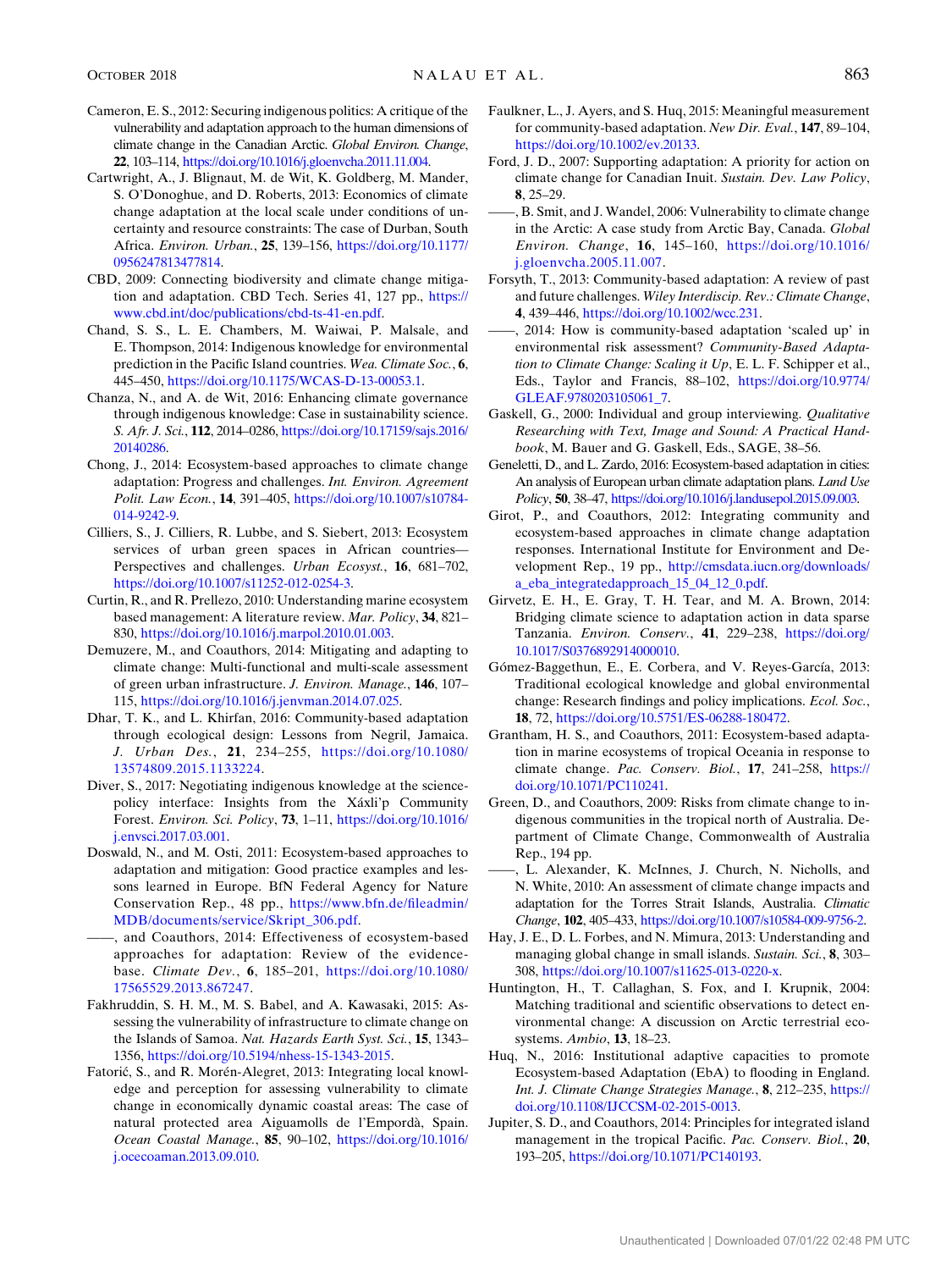- <span id="page-13-14"></span>Keenan, J., D. King, and D. Willis, 2013: Establishing and evaluating climate change heuristics of multi-actor professional leadership in the New York Metropolitan Region. The Center for Urban Real Estate and GSAPP Columbia University Rep., 40 pp., [https://doi.org/10.7916/D8FT8K0D.](https://doi.org/10.7916/D8FT8K0D)
- <span id="page-13-15"></span>Kuhn, T. S., 1996: The Structure of Scientific Revolutions. 3rd ed. University of Chicago Press, 212 pp.
- <span id="page-13-17"></span>Leach, M., R. Mearns, and I. Scoones, 1997: Environmental entitlements: A framework for understanding the institutional dynamics of environmental change. Institute of Development Studies Discussion Paper 359, 39 pp.
- <span id="page-13-1"></span>Lebel, L., 2013: Local knowledge and adaptation to climate change in natural resource-based societies of the Asia-Pacific. Mitigation Adapt. Strategies Global Change, 18, 1057-1076, [https://](https://doi.org/10.1007/s11027-012-9407-1) [doi.org/10.1007/s11027-012-9407-1](https://doi.org/10.1007/s11027-012-9407-1).
- <span id="page-13-4"></span>Leonard, S., M. Parsons, K. Olawsky, and F. Kofod, 2013: The role of culture and traditional knowledge in climate change adaptation: Insights from East Kimberley, Australia. Global Environ. Change, 23, 623–632, [https://doi.org/10.1016/](https://doi.org/10.1016/j.gloenvcha.2013.02.012) [j.gloenvcha.2013.02.012.](https://doi.org/10.1016/j.gloenvcha.2013.02.012)
- <span id="page-13-18"></span>Lewins, A., and C. Silver, 2007: Using Software in Qualitative Research: A Step-by-Step Guide. SAGE, 304 pp.
- <span id="page-13-25"></span>Lindstrom, L., 1982: Leftamap kastom: The political history of tradition on Tanna, Vanuatu. Mankind, 13, 316–329, [https://](https://doi.org/10.1111/j.1835-9310.1982.tb00997.x) [doi.org/10.1111/j.1835-9310.1982.tb00997.x](https://doi.org/10.1111/j.1835-9310.1982.tb00997.x).
- <span id="page-13-26"></span>-, 2011: Naming and memory on Tanna, Vanuatu. Changing Contexts–Shifting Meanings: Transformations of Cultural Traditions in Oceania, E. Hermann, Ed., University of Hawaii Press, 141–156.
- <span id="page-13-20"></span>Loos, J. R., 2015: Understanding stakeholder preferences for flood mitigation and adaptation alternatives with implications for ecosystem services. M.S. thesis, Dept. of Environmental Science and Policy, Plymouth State University, 100 pp.
- <span id="page-13-3"></span>Mackey, B., and D. Claudie, 2015: Points of contact: Integrating traditional and scientific knowledge for biocultural conservation. Environ. Ethics, 37, 341–357, [https://doi.org/10.5840/](https://doi.org/10.5840/enviroethics201537332) [enviroethics201537332.](https://doi.org/10.5840/enviroethics201537332)
- <span id="page-13-28"></span>McCarter, J., and M. C. Gavin, 2014a: Local perceptions of changes in traditional ecological knowledge: A case study from Malekula Island, Vanuatu. Ambio, 43, 288–296, [https://doi.org/10.1007/](https://doi.org/10.1007/s13280-013-0431-5) [s13280-013-0431-5](https://doi.org/10.1007/s13280-013-0431-5).
- <span id="page-13-29"></span>——, and ——, 2014b: In situ maintenance of traditional ecological knowledge on Malekula Island, Vanuatu. Soc. Nat. Resour., 27, 1115–1129, [https://doi.org/10.1080/08941920.2014.905896.](https://doi.org/10.1080/08941920.2014.905896)
- <span id="page-13-8"></span>Mercer, J., T. Kurvits, I. Kelman, and S. Mavrogenis, 2014: Ecosystem-based adaptation for food security in the AIMS SIDS: Integrating external and local knowledge. Sustainability, 6, 5566–5597, <https://doi.org/10.3390/su6095566>.
- <span id="page-13-13"></span>Milman, A., and K. Jagannathan, 2017: Conceptualization and implementation of ecosystems-based adaptation. Climatic Change, 142, 113–127, [https://doi.org/10.1007/s10584-017-](https://doi.org/10.1007/s10584-017-1933-0) [1933-0.](https://doi.org/10.1007/s10584-017-1933-0)
- <span id="page-13-9"></span>Munang, R., I. Thiaw, K. Alverson, M. Mumba, J. Liu, and M. Rivington, 2013: Climate change and ecosystem-based adaptation: A new pragmatic approach to buffering climate change impacts. Curr. Opin. Environ. Sustain., 5, 67–71, <https://doi.org/10.1016/j.cosust.2012.12.001>.
- <span id="page-13-21"></span>Munroe, R., and Coauthors, 2012: Review of the evidence base for ecosystem-based approaches for adaptation to climate change. Environ. Evidence, 1, 13, <https://doi.org/10.1186/2047-2382-1-13>.
- <span id="page-13-0"></span>Nakashima, D. J., K. Galloway McLean, H. D. Thulstrup, A. Ramos Castillo, and J. T. Rubis, 2012: Weathering uncertainty: Traditional knowledge for climate change assessment and

adaptation. UNESCO Rep., 120 pp., [http://unesdoc.unesco.org/](http://unesdoc.unesco.org/images/0021/002166/216613e.pdf) [images/0021/002166/216613e.pdf](http://unesdoc.unesco.org/images/0021/002166/216613e.pdf).

- <span id="page-13-16"></span>Nalau, J., B. L. Preston, and M. C. Maloney, 2015: Is adaptation a local responsibility? Environ. Sci. Policy, 48, 89–98, [https://](https://doi.org/10.1016/j.envsci.2014.12.011) [doi.org/10.1016/j.envsci.2014.12.011.](https://doi.org/10.1016/j.envsci.2014.12.011)
- <span id="page-13-6"></span>——, S. Becken, S. Noakes, and B. Mackey, 2017: Mapping tourism stakeholders' weather and climate information-seeking behavior in Fiji. Wea. Climate Soc., 9, 377-391, [https://doi.org/](https://doi.org/10.1175/WCAS-D-16-0078.1) [10.1175/WCAS-D-16-0078.1](https://doi.org/10.1175/WCAS-D-16-0078.1).
- <span id="page-13-10"></span>Ojea, E., 2015: Challenges for mainstreaming Ecosystem-based Adaptation into the international climate agenda. Curr. Opin. Environ. Sustain., 14, 41–48, [https://doi.org/10.1016/](https://doi.org/10.1016/j.cosust.2015.03.006) [j.cosust.2015.03.006](https://doi.org/10.1016/j.cosust.2015.03.006).
- <span id="page-13-22"></span>Oloukoi, G., M. Fasona, F. Olorunfemi, V. Adedayo, and P. Elias, 2014: A gender analysis of perceived climate change trends and ecosystems-based adaptation in the Nigerian wooded savannah. Agenda, 28, 16–33, [https://doi.org/10.1080/](https://doi.org/10.1080/10130950.2014.949477) [10130950.2014.949477](https://doi.org/10.1080/10130950.2014.949477).
- <span id="page-13-2"></span>Parsons, M., 2015: Continuity and change: Indigenous Australia and the imperative of adaptation. Applied Studies in Climate Adaptation, J. P. Palutikof et al., Eds., Wiley, 281-288, [https://](https://doi.org/10.1002/9781118845028.ch31) [doi.org/10.1002/9781118845028.ch31](https://doi.org/10.1002/9781118845028.ch31).
- <span id="page-13-5"></span>——, K. Fisher, and J. Nalau, 2016: Alternative approaches to codesign: Insights from indigenous/academic research collaborations. Curr. Opin. Environ. Sustain., 20, 99–105, [https://](https://doi.org/10.1016/j.cosust.2016.07.001) [doi.org/10.1016/j.cosust.2016.07.001.](https://doi.org/10.1016/j.cosust.2016.07.001)
- <span id="page-13-27"></span>——, J. Nalau, and K. Fisher, 2017a: Alternative perspectives on sustainability: Indigenous knowledge and methodologies. Challenges Sustain., 5, 7–14, [https://doi.org/10.12924/](https://doi.org/10.12924/cis2017.05010007) [cis2017.05010007](https://doi.org/10.12924/cis2017.05010007).
- <span id="page-13-7"></span>——, C. Brown, J. Nalau, and K. Fisher, 2017b: Assessing adaptive capacity and adaptation: Insights from Samoan tourism operators. Climate Dev., 10, 644–663, [https://doi.org/10.1080/](https://doi.org/10.1080/17565529.2017.1410082) [17565529.2017.1410082](https://doi.org/10.1080/17565529.2017.1410082).
- Pasquini, L., and R. M. Cowling, 2015: Opportunities and challenges for mainstreaming ecosystem-based adaptation in local government: Evidence from the Western Cape, South Africa. Environ. Dev. Sustain., 17, 1121–1140, [https://doi.org/10.1007/](https://doi.org/10.1007/s10668-014-9594-x) [s10668-014-9594-x.](https://doi.org/10.1007/s10668-014-9594-x)
- <span id="page-13-30"></span>Plotz, R. D., L. E. Chambers, and C. K. Finn, 2017: The best of both worlds: A decision-making framework for combining traditional and contemporary forecast systems. J. Appl. Meteor. Climatol., 56, 2377–2392, [https://doi.org/10.1175/JAMC-D-17-0012.1.](https://doi.org/10.1175/JAMC-D-17-0012.1)
- <span id="page-13-23"></span>Pramova, E., B. Locatelli, H. Djoudi, and O. A. Somorin, 2012a: Forests and trees for social adaptation to climate variability and change. Wiley Interdiscip. Rev.: Climate Change, 3, 581– 596, <https://doi.org/10.1002/wcc.195>.
- <span id="page-13-24"></span>——, ——, M. Brockhaus, and S. Fohlmeister, 2012b: Ecosystem services in the National Adaptation Programmes of Action. Climate Policy, 12, 393–409, [https://doi.org/10.1080/](https://doi.org/10.1080/14693062.2011.647848) [14693062.2011.647848](https://doi.org/10.1080/14693062.2011.647848).
- <span id="page-13-12"></span>Preston, B., J. Mustelin, and M. Maloney, 2015: Climate adaptation heuristics and the science/policy divide. Mitigation Adapt. Strategies Global Change, 20, 467–497, [https://doi.org/10.1007/](https://doi.org/10.1007/s11027-013-9503-x) [s11027-013-9503-x.](https://doi.org/10.1007/s11027-013-9503-x)
- <span id="page-13-19"></span>Punch, K., 2005: Introduction to Social Research: Quantitative and Qualitative Approaches. 2nd ed. SAGE, 336 pp.
- <span id="page-13-11"></span>Reid, H., 2016: Ecosystem- and community-based adaptation: Learning from community-based natural resource management. Climate Dev., 8, 4–9, [https://doi.org/10.1080/](https://doi.org/10.1080/17565529.2015.1034233) [17565529.2015.1034233](https://doi.org/10.1080/17565529.2015.1034233).
- <span id="page-13-31"></span>——, and Coauthors, 2017: Ecosystem-based adaptation: Questionbased guidance for assessing effectiveness. IIED Rep., 22 pp.